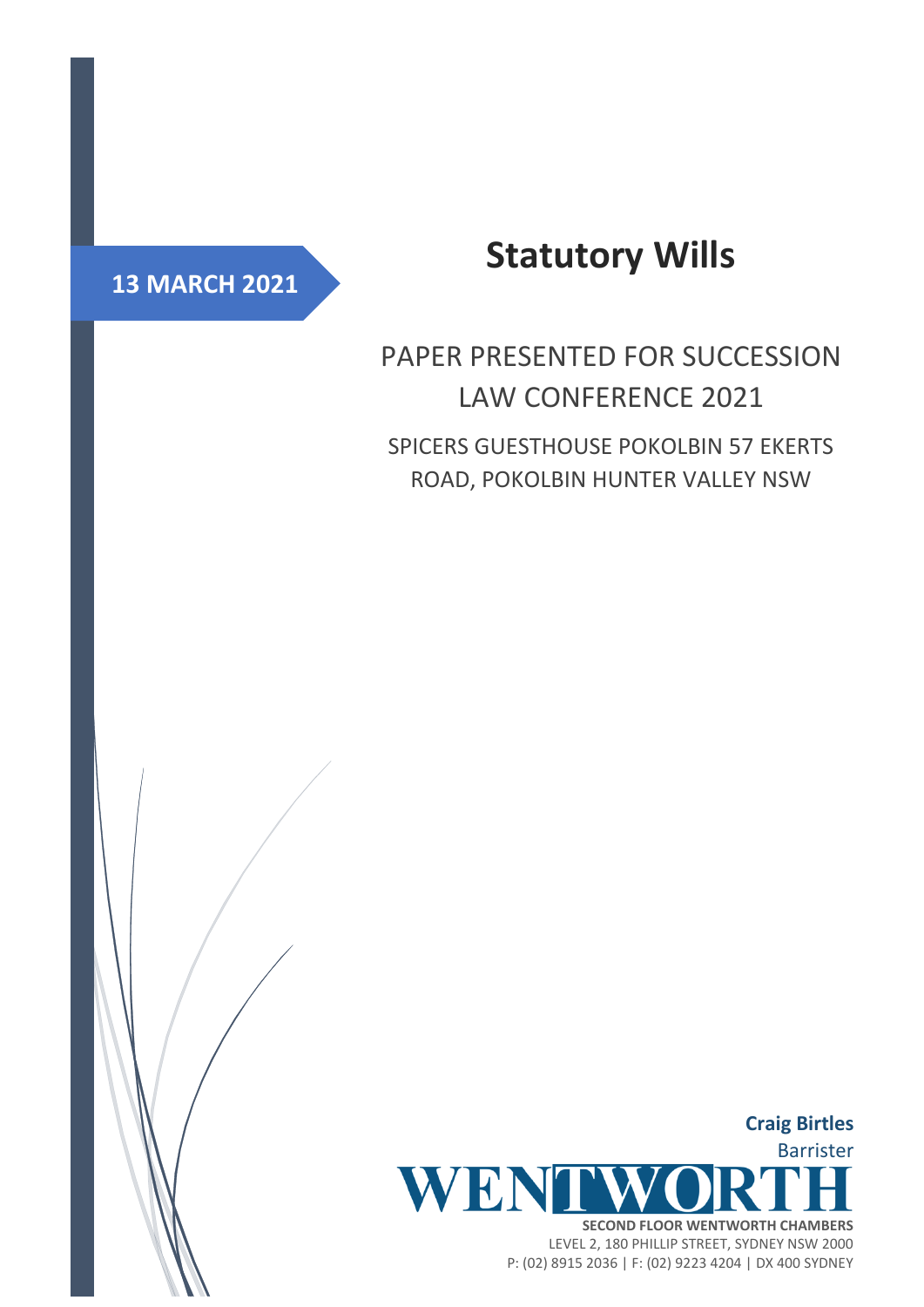#### **About the author**

#### **Craig Birtles, Barrister 2 Wentworth Chambers**

Craig is a member of the Society of Trust & Estate Practitioners (STEP) and a co-author of C Birtles and R Neal, Hutley's Australian Wills Precedents 8th Edition (LexisNexis Butterworths) 2013, 9th Edition 2016 and 10<sup>th</sup> Edition 2020.

Craig has presented extensively in estate litigation seminars and was named as an Estate Litigation Leading Junior Counsel – New South Wales in the Doyle's Guide for 2019 and 2020.

Before being called to the Bar in 2017 he was a senior associate of the firm of Teece Hodgson & Ward, Sydney. As a solicitor he was an Accredited Specialist in Wills and Estates Law.

#### **Acknowledgements**

R Williams and S McCullough, *Statutory Will Applications: A Practical Guide*, LexisNexis Butterworths, 2014 is a comprehensive overview of the statutory will legislation in each Australian state and territory and the application of it. The late Richard Williams died in 2019. I acknowledge the work of Richard and Sam in this valuable resource.

The first version of this paper was prepared with Hugh Morrison, now barrister of 13<sup>th</sup> Floor St James Hall Chambers for the Blue Mountains Law Society Succession Law Conference in 2016. The content of this paper retains some of the work and ideas of Mr Morrison to whom I express my thanks.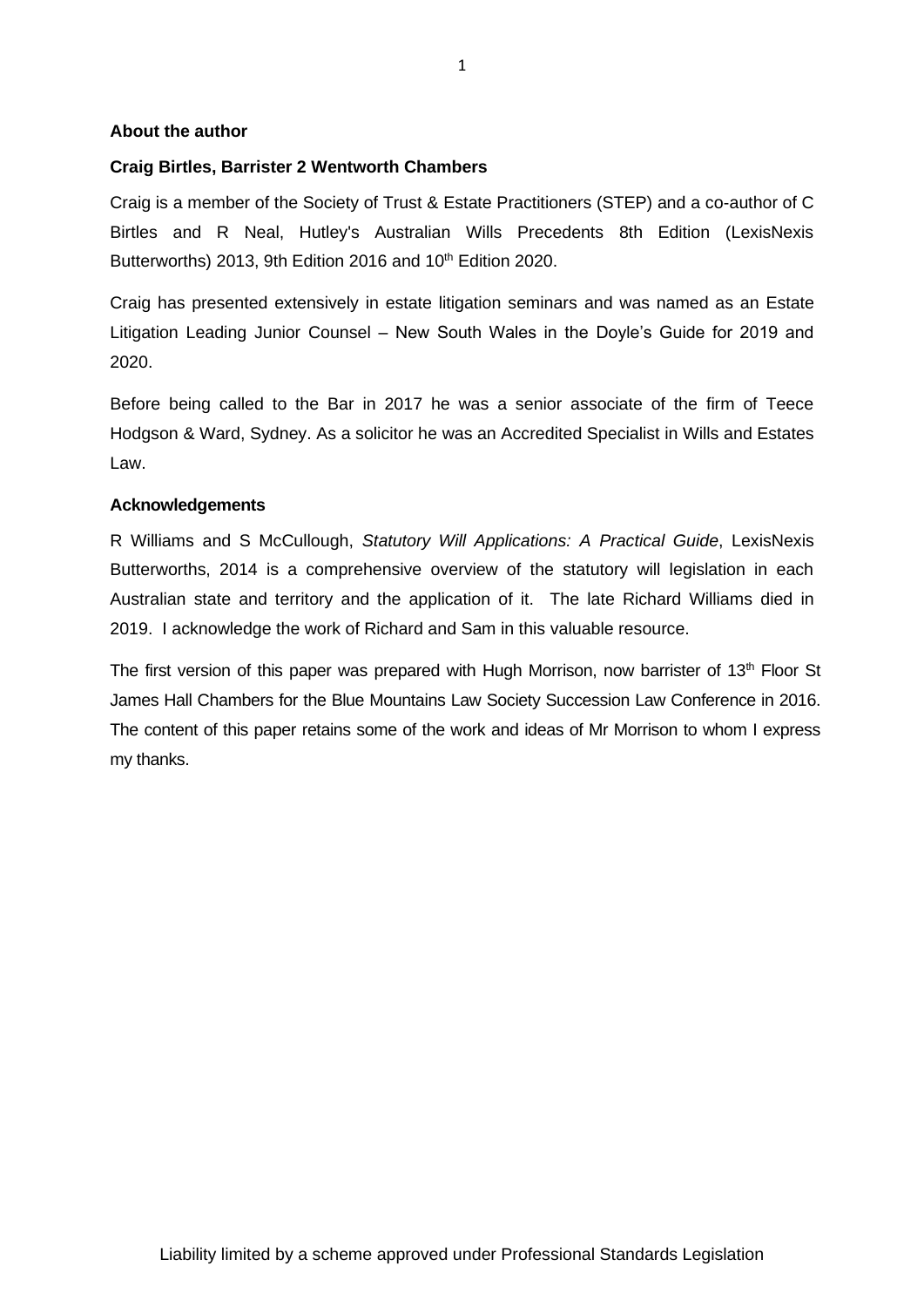## 1. Table of Contents

| 1.             |                                                                                                                                                                    |  |
|----------------|--------------------------------------------------------------------------------------------------------------------------------------------------------------------|--|
| 2.             |                                                                                                                                                                    |  |
| 3.             | WHETHER THE PROPOSED WILL IS, OR IS REASONABLY LIKELY TO BE, ONE THAT WOULD HAVE                                                                                   |  |
| 4.             | WHETHER IT IS OR MAY BE APPROPRIATE FOR THE ORDER TO BE MADE AND WHETHER THE                                                                                       |  |
| 5.             | ADEQUATE STEPS HAVE BEEN TAKEN TO ALLOW REPRESENTATION OF ALL PERSONS WITH A                                                                                       |  |
| 6.             |                                                                                                                                                                    |  |
| 7 <sub>1</sub> | RECENT CASE #1 - RE THE STATUTORY WILL OF ROLF HUENERJAEGER [2020] NSWSC 1190 16                                                                                   |  |
| 8.             |                                                                                                                                                                    |  |
| 9.             | RECENT CASE #3 - SMALL V PHILIPS (NO. 2) [2019] NSWCA 268; SMALL V PHILLIPS (NO 2) [2019]<br>NSWCA 268 (04 NOVEMBER 2019) (BRERETON JA; MCCALLUM JA; EMMETT AJA)21 |  |
|                |                                                                                                                                                                    |  |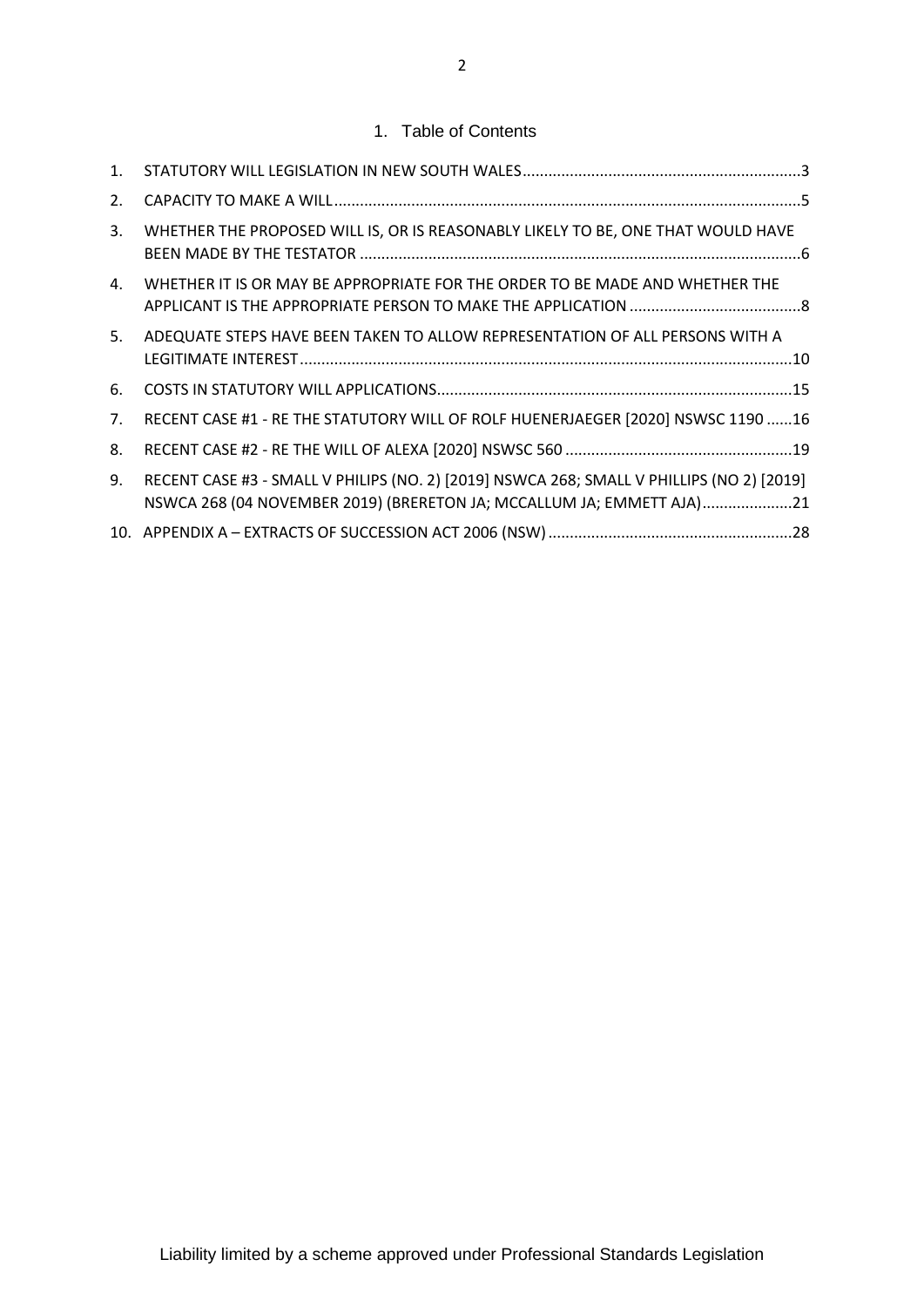## <span id="page-3-0"></span>**1. STATUTORY WILL LEGISLATION IN NEW SOUTH WALES**

- 1.1. The power of the Court to authorise the making of a will for a person who lacks testamentary capacity, and for a minor, was introduced with the *Succession Act* 2006 (NSW) which commenced on 1 March 2008. I have set out the relevant parts of Chapter 2, Pt 2.2, Div 2 of the *Succession Act* 2006 (NSW) ("**the Act**") in Annexure "A" to this paper.
- 1.2. The focus of this paper is court authorised wills for persons who lack testamentary capacity (Part 2.2 Division 2 of the Act rather than Part 2.2 Division 1) rather than court authorised wills for minors. But it is important to note the key differences between the substantive requirements and the mechanics of execution for each, as follows:

| <b>Sn Act</b> | <b>Requirement - minors</b>                                                                                                                                                                                                  | Sn<br>Act | <b>Requirement - persons</b><br>lacking testamentary<br>capacity                                                                                  |
|---------------|------------------------------------------------------------------------------------------------------------------------------------------------------------------------------------------------------------------------------|-----------|---------------------------------------------------------------------------------------------------------------------------------------------------|
| 16(4)(a)      | The minor understands the<br>nature and effect of the proposed<br>will or alteration and the extent of<br>property disposed of by it.                                                                                        | 22(a)     | There is reason to believe<br>that the person is, or is<br>reasonably likely to be,<br>incapable of making a will.                                |
| 16(4)(b)      | The proposed will accurately<br>reflects the intentions of the<br>minor.                                                                                                                                                     | 22(b)     | The proposed will is, or is<br>reasonably likely to be, one<br>that would have been<br>made by the person.                                        |
| 16(4)(c)      | It is reasonable in all of the<br>circumstances that the order<br>should be made.                                                                                                                                            | 22(c)     | It is or may be appropriate<br>for the order to be made.                                                                                          |
|               |                                                                                                                                                                                                                              | 22(d)     | The applicant is the<br>appropriate person to<br>make the application.                                                                            |
|               |                                                                                                                                                                                                                              | 22(e)     | Adequate steps have been<br>taken to allow<br>representation, as the<br>Court considers<br>appropriate, of persons<br>with a legitimate interest. |
| 16(5)         | A will is not properly executed<br>unless executed in accordance<br>with Part 2.1 (of the Act); one of<br>the witnesses is the Registrar;<br>and any other conditions of the<br>authorisation (if any) are<br>complied with. | 23(1)     | A will is properly executed<br>if it is in writing and signed<br>by the Registrar and<br>sealed with the seal of the<br>Court                     |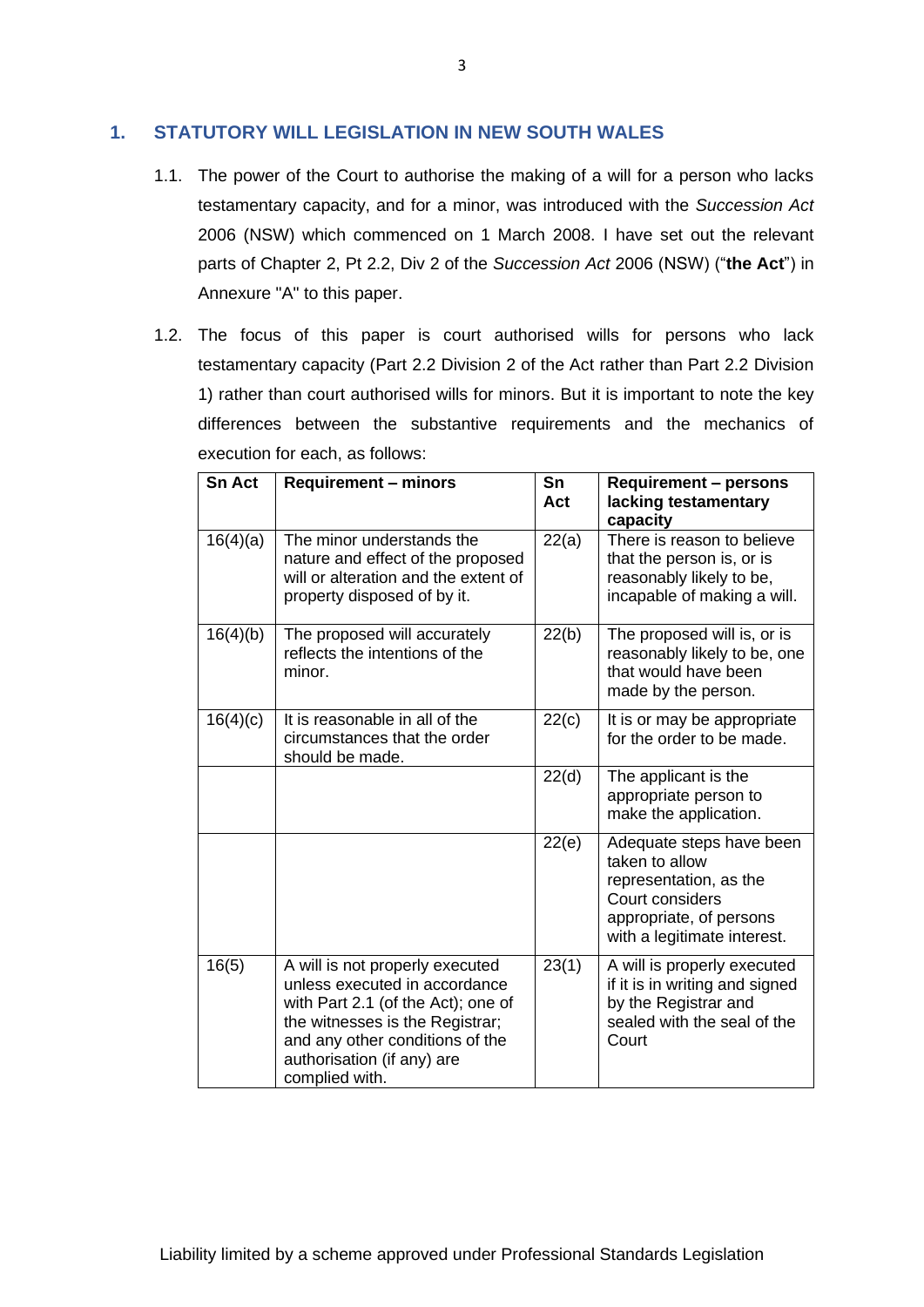- 1.3. Part 2.2 Division 2 will apply where a minor lacks testamentary capacity (as a matter of fact, not just by reason of their minority)<sup>1</sup>.
- 1.4. Section 19 of the Act provides that an applicant for an order authorising the making of a statutory will must obtain the leave of the Court. The information listed in s 19(2) of the Act must be provided for the purpose of the application for leave. Section 20 of the Act provides that on the hearing of the application for leave, the Court may grant leave and allow the application to proceed under section 18, and, if satisfied of the matters in section 22 of the Act, make the order.
- 1.5. Section 20(2) of the Act permits the Court to revise the terms of any draft of the proposed will. Section 21(b) of the Act permits the Court to inform itself of any other matter in any matter it sees fit. Section 21(c) of the Act provides that the Court is not bound by the rules of evidence.
- 1.6. Section 22 of the *Succession Act* 2006 (NSW) provides that:

"The Court must refuse leave to make an application for an order under section 18 unless the Court is satisfied that:

(a) there is reason to believe that the person in relation to whom the order is sought is, or is reasonably likely to be, incapable of making a will, and

(b) the proposed will, alteration or revocation *is, or is reasonably likely to be,* one that would have been made by the person if he or she had testamentary capacity, and

- (c) *it is or may be appropriate* for the order to be made, and
- (d) the applicant for leave is an appropriate person to make the application, and

(e) adequate steps have been taken to allow representation, *as the Court considers appropriate*, of persons with a legitimate interest in the application, including persons who have reason to expect a gift or benefit from the estate of the person in relation to whom the order is sought."

- 1.7. Section 23(2) of the *Succession Act* 2006 (NSW) (introduced with effect from 21 March 2018 with assent to the *Justice Legislation Amendment Act* 2018 (NSW)) now provides: "*A will may be signed by the Registrar for the purposes of*  subsection *(1) (b) even after the death of the person in relation to whom the order was made*."
- 1.8. For the mechanism previously employed to address the issues arising where a will is authorized by the Court, but not executed, prior to the testator's death, see *Estate of Scott; Re Application for Probate* [2014] NSWSC 465.

<sup>1</sup> Section 18(4) of the Act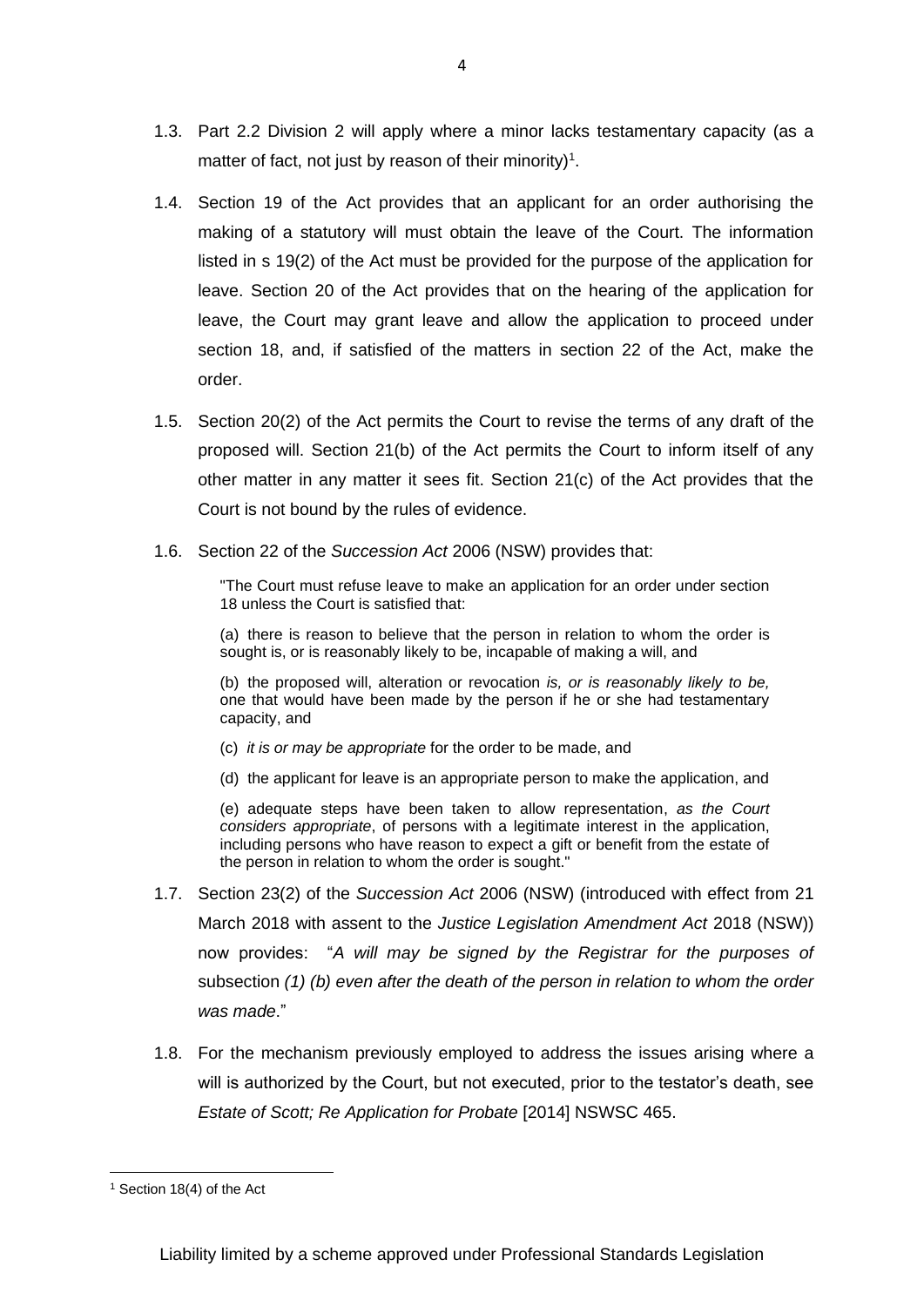### <span id="page-5-0"></span>**2. CAPACITY TO MAKE A WILL**

- 2.1. Although s21(c) of the Act provides that the Court is not bound by the rules of evidence, the rules of admissibility may be relevant to the weight to be attached to evidence of capacity.
- 2.2. In *Fenwick, Re; Application of J.R. Fenwick & Re Charles* [2009] NSWSC 530, Palmer J said in respect of the evidence required in respect of a putative testator's testamentary capacity (paragraphs 130 – 135 cited in *Re MP's Statutory Will* [2019] NSWSC 331 at [50]):

"[127] The best evidence will always be that of a specialist professional, e.g. a psychiatrist, consultant physician or clinical psychologist, who has recently examined the incapacitated person and who expresses an opinion in a report which complies with the expert witness rules of Court. The report should state the testing which has been carried out and should give a conclusion by express reference to each of the elements of testamentary capacity enunciated in *Banks v Goodfellow*. The latter requirement is unnecessary, of course, if it is a nil capacity case in which brain injury at an early age has rendered the patient incapable of ever developing adult cognitive faculties.

[128] The next best evidence – which will suffice if there is insufficient time for the report of a specialist – is that of the patient's treating general practitioner. Again, the report should explicitly refer to the elements of testamentary capacity enumerated in *Banks v Goodfellow*, except in the kind of nil capacity case to which I have referred.

[129] The least satisfactory evidence is that of lay persons who would benefit under the proposed statutory will or codicil and who endeavour to prove testamentary incapacity by giving examples of the person's erratic or demented behaviour. The Court will treat that kind of evidence, uncorroborated by expert professional evidence, with the utmost suspicion.

[130]. It must always be remembered that it is a serious matter for the Court to appropriate to itself the will-making power of the citizen. People who are vulnerable by reason of age, illness, temperament or attachment, though still of testamentary capacity, may be manipulated by the unscrupulous who invoke the statutory will-making power for their own benefit. The level of satisfaction that a Court must feel as to the essential requirement of permanent testamentary incapacity must have regard to the gravity of the power being exercised and to its consequences: cf. *Briginshaw v Briginshaw* (1938) 60 CLR 336. If no more than the minimum level of proof of testamentary incapacity is demonstrated by an applicant at the leave stage, when better proof would be expected, the application may survive s 22(a) but may founder at s 22(c).

[131]. If the evidence as to permanent testamentary capacity available at the second stage of the application still leaves the Court in doubt, it need not merely refuse the order: it can take matters into its own hands.

[132]. The best interests of an incapacitated person and of those having a proper claim on his or her testamentary bounty are the objects of the jurisdiction which the Court exercises under Pt 2.2 Div 2 of the Succession Act. It is a remedial and protective jurisdiction and is, accordingly, not governed by the rules of adversarial litigation. In other words, the Judge is not a referee; rather, the Judge is to endeavour to rectify a problem which is affecting people's lives,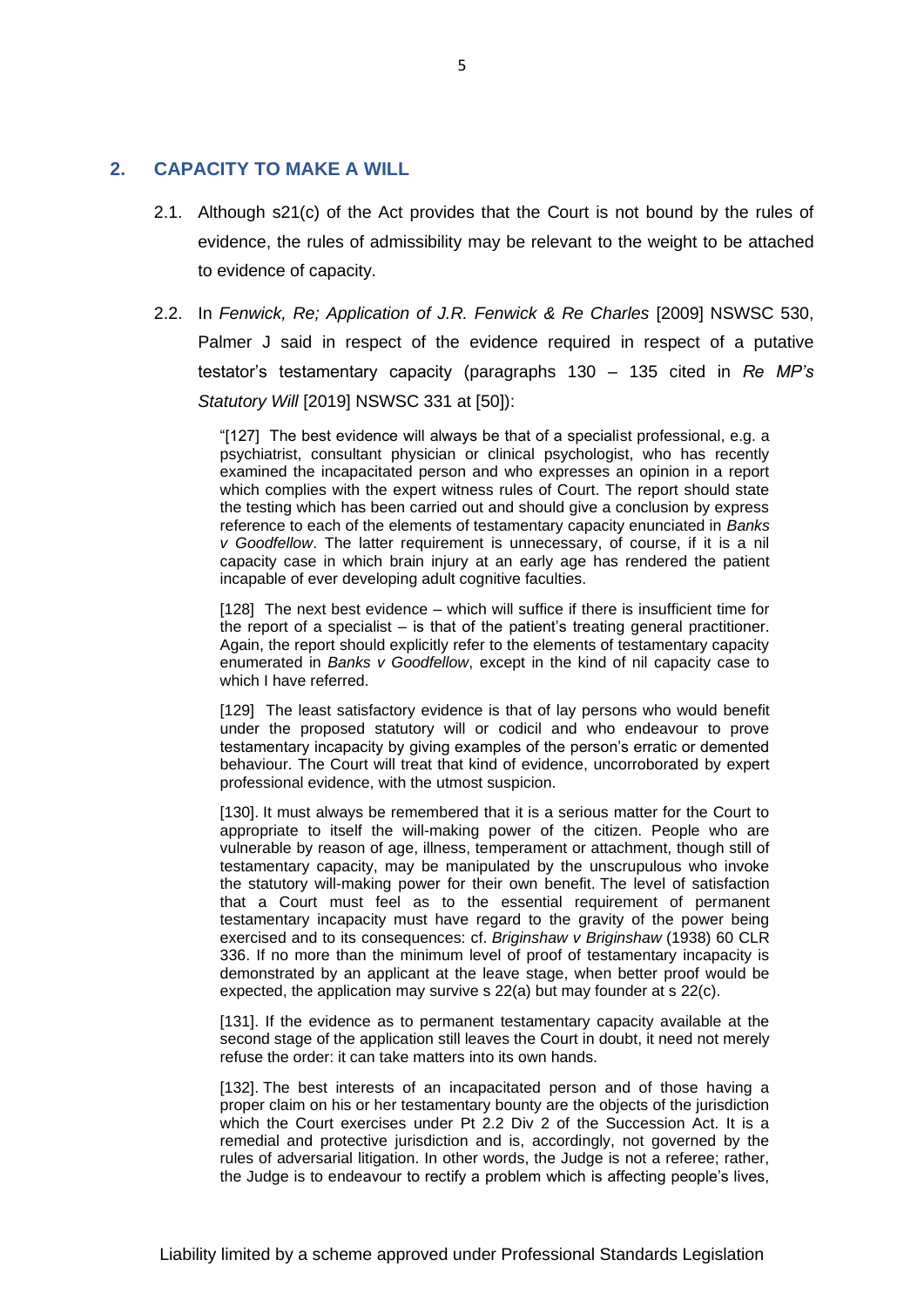in the best possible way. It is for this reason that s 21 provides that, in hearing an application for an order under s 18 (as distinct from an application for leave under s 20(1)(a)), the Court may inform itself of any matter, in addition to the information provided under s 19, in any manner the Court sees fit. Further, in hearing an application, the Court is not bound by the rules of evidence.

[133]. For example, the Court may have reservations about the impartiality of an expert medical witness, even though there is no other party to the proceedings who wishes to contest testamentary incapacity. The Court may, in such a case, insist on seeing and hearing the patient for itself. It may require a report from a Court appointed expert. Indeed, the Court is more likely to feel the need to use the investigative power expressly conferred on it by s 21(b) in a case where there is no apparent opposition to the application than in a case where the application is opposed by a party legally represented and able to adduce contradictory evidence.

[134]. I acknowledge that some Judges will, by training and disposition, hesitate to step outside the conventional role of the Judge as referee in adversarial litigation. However, to give the Court the power of informing itself in any manner it sees fit in order to decide an application for a statutory will imposes on the Judge a heavy responsibility; it is to do, as far as possible, what is best for those affected by the decision rather than to give a result which is dictated solely by the passive reception of whatever evidence is placed before the Court by the parties.

[135]. It goes without saying, however, that the powers given by s 21(b) and (c) must be exercised only when clearly necessary. Needless expense, delay and anguish may be caused to the parties by the Court's insistence on receiving further material which is not directed to issues which will decide the application one way or another. Further, the powers must be exercised judicially. If the application is contested, the matters upon which the Court requires further information and the results of the enquiry must all be exposed in Court in the presence of the parties and the parties must have the opportunity to respond by evidence and submission."

## <span id="page-6-0"></span>**3. WHETHER THE PROPOSED WILL IS, OR IS REASONABLY LIKELY TO BE, ONE THAT WOULD HAVE BEEN MADE BY THE TESTATOR**

3.1. In *Re Will of Jane* [2011] NSWSC 624, Hallen AsJ (as his Honour then was) said

(at [73] and [76]):

"[73] The Court's concern under [s 22\(b\)](http://www.austlii.edu.au/au/legis/nsw/consol_act/ga1987136/s22.html) is with the actual, or reasonably likely, subjective intention of the person lacking capacity. It is the specific individual person who is, or is reasonably likely to be incapable of making a will, that must be considered. It is not an objective, or hypothetical, person who is considered. The jurisdiction of the Court is, so far as is possible, to make a statutory will in the terms in which a will would have been made by that person if the person had testamentary capacity at the time of the hearing of the application.

[…]

[76] If an actual intention cannot be established, the sub-section speaks in the chameleon-like language of reasonable likelihood. The degree of satisfaction that the phrase "reasonably likely" contemplates is difficult to discern. The phrase has a different connotation from the single word "likely". The qualifying adverb "reasonably" requires that the word "likely" be given a meaning less definite than "probable". It is that word ("reasonably") which governs the standard of likelihood. It lessens the intensity of the word "likely". In other words, quantitative guidance is suggested by the word "reasonably" whilst the word "likely" requires a qualitative judgment."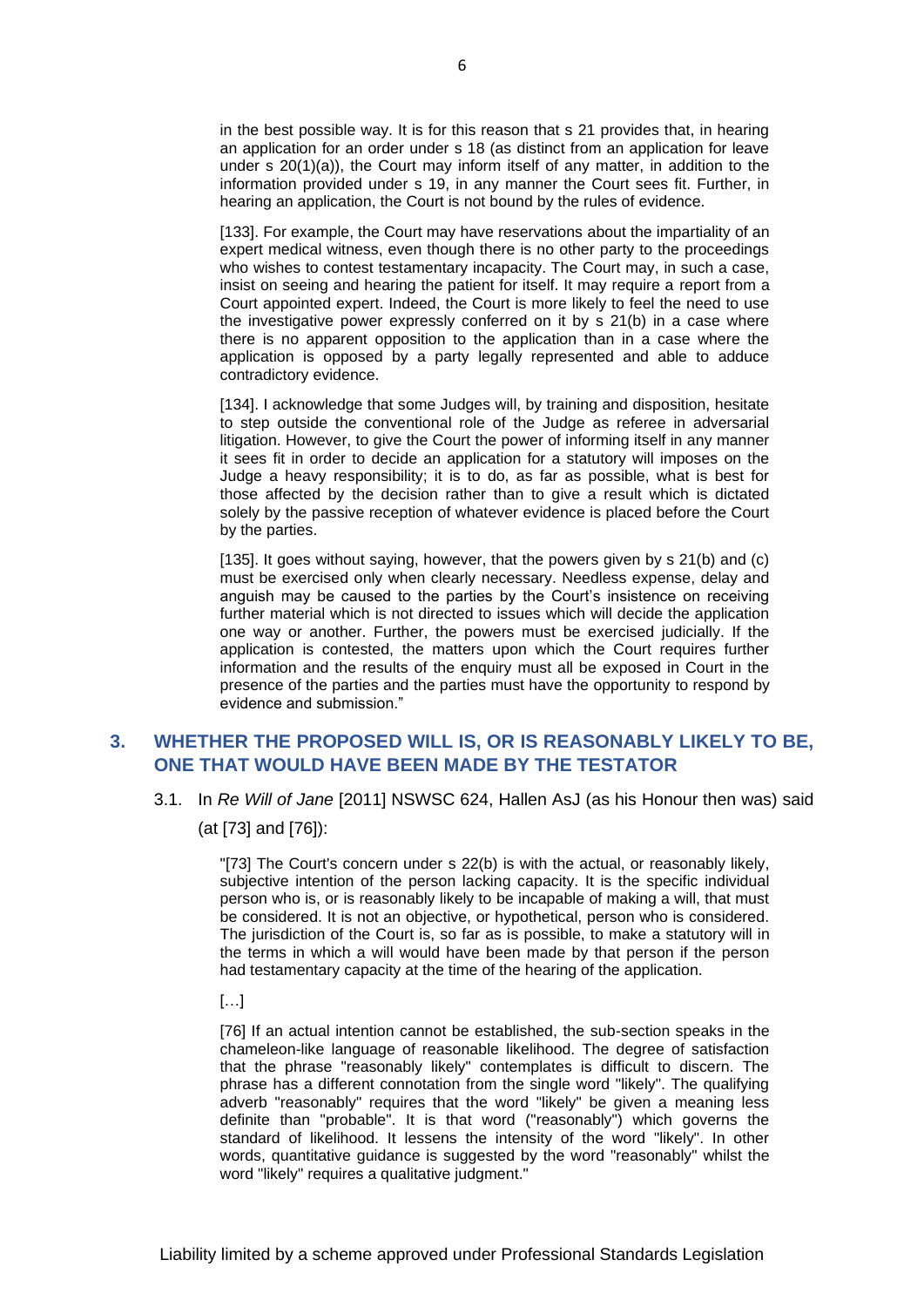3.2. In *Re Fenwick*, Palmer J said in respect of a "nil capacity" case (at [171] – [173])

'[171] A search for any degree of subjective intention is impossible in a nil capacity case, where the person has been born with mental infirmity or has lost testamentary capacity well before ever being able to develop any notion of testamentary disposition. Nevertheless, the statutory will-making power is available in such a case: s 18(4).

[172] As, in the absence of a statutory will, the person in a nil capacity case must inevitably die intestate, I do not think that the Court starts with the meaningless question: would this particular person have chosen to make a will if he or she had attained testamentary capacity? Rather, I think that the Court must start from the position that, if there are assets of any significance in the minor's estate, it should authorise some kind of statutory will unless it is satisfied that what would occur on intestacy would provide adequately for all the reasonable claims on the estate.

[173] Is that position justified by the words of s 22(b)? I think that the justification is to be found in the elastic phrase "reasonably likely". In a nil capacity case, where there cannot be any meaningful search for actual or likely subjective intention, the Court of necessity must make objective assessments of likelihood. The Court can take notice of the fact that people in our society who have assets of any worth and who have a family and other relationships usually choose to make wills rather than die intestate. In my opinion, the Court can be satisfied by reference to common experience that if the incapacitated minor had attained testamentary capacity and had assets of any significant worth, then it is reasonably likely – *in the sense of a fairly good chance* – that, in common with most people, he or she would have chosen to make a will."2

3.3. However, in *A Limited v J* [2017] NSWSC 736, Ward CJ in Eq said, with reference to the three judgments of Palmer J in *AB v CB* [2009] NSWSC 680, *Re Estate of Crawley* [2010] NSWSC 618 and *Re Sultana* [2010] NSWSC 915 at [77]:

"When these decisions are considered carefully, however, in my view it becomes clear that Palmer J did not approach the question of whether the Court should authorise the making of a statutory will on the basis that there was a rule that the Court should do so if the proposed will was one that it was reasonably likely, in an objective sense, that the incapacitated person would have made if that person had testamentary capacity. The better explanation of the approach adopted by Palmer J is that the cases that he decided were relatively uncontroversial, and a consideration of whether or not it was reasonably likely that the incapacitated person would have made a will in terms of the proposed will was a satisfactory proxy for all the considerations that in

authorise the making of a statutory will."

3.4. The best interests of the putative willmaker make, or may make, objective considerations, relevant: see for example the statements of principle in *W v H* [2014] NSWSC 1696 at [72] and in *Re RB, a protected estate family settlement*  [2015] NSWSC 70 at [59], and examples of the benefit to be gained from resolving potential later proceedings (under the relevant provisions of the

theory may arise when the Court exercises its power in s 18 of the Act to

<sup>2</sup> Applications of the "fairly good chance" assessment: *AB v CB & Ors* [2009] NSWSC 680; *A Limited v J* [2017] NSWSC 736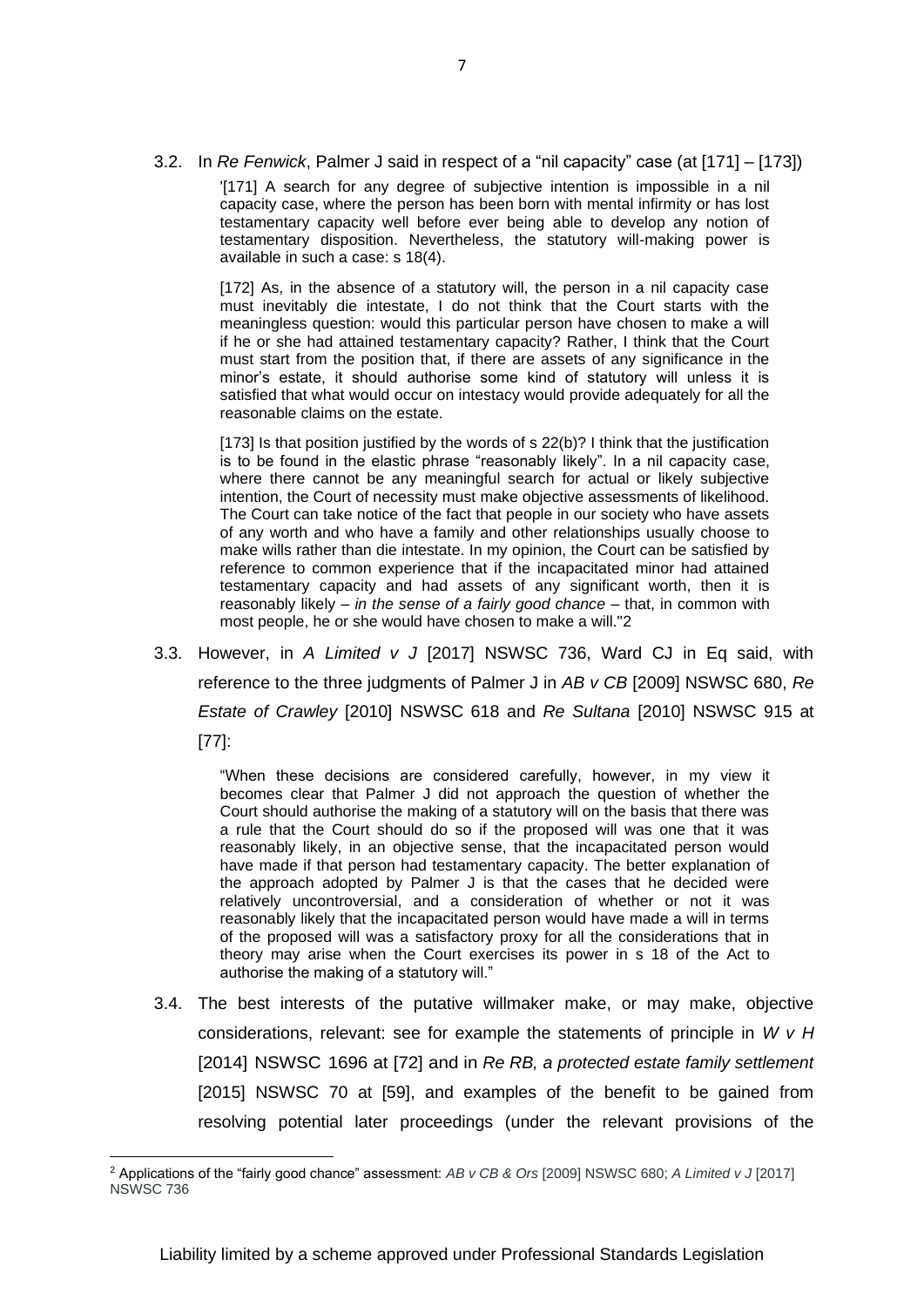*Succession Act* 1981 (Qld) - *Re APB; ex parte Sheehy* [2017] QSC 201 and under the *Succession Act* 2006 (NSW) - *Re M's Codicil* [2018] NSWSC 936.

## <span id="page-8-0"></span>**4. WHETHER IT IS OR MAY BE APPROPRIATE FOR THE ORDER TO BE MADE AND WHETHER THE APPLICANT IS THE APPROPRIATE PERSON TO MAKE THE APPLICATION**

- 4.1. The legislation does not give guidance as to what "appropriate" means or requires.
- 4.2. *Hausfeld v Hausfeld & Anor* [2012] NSWSC 989 concerned an application to have a will amended to protect an estate from creditors in circumstances where the beneficiary's bankruptcy was imminent. The Court held that, despite the fact that the will is likely to have been made, an alteration for such a reason would be inappropriate for the purposes of 22(c). White J (as his Honour then was) said at  $[13]$ :

"In my view it is not appropriate, nor might it become appropriate, for the court to authorise an alteration to Colin Hausfeld's will in order to defeat his son's creditors. Whilst I accept that Colin Hausfeld, if he were capable, could leave the share of his estate that would otherwise pass to his son to his son's wife in the expectation that she would provide for his son out of that share if his son were made bankrupt, I do not think that the court should condone such a course. The policy of the law is that people should pay their debts so far as they are able. It is not that they be sheltered in the way proposed."

- 4.3. *Hausfeld v Hausfeld* is an example of where an assessment of what is "appropriate" may differ from what objectively might be considered to be in the best interests of the person.
- 4.4. In contrast, in *GAU v GAV* [2014] QCA 308, the Queensland Court of Appeal allowed an appeal against refusal of leave to make an application for a statutory will which if made would have provided a degree of asset protection for the subject person's son (a beneficiary) who had separated from his wife.
- 4.5. The Court said, at paragraph [49], that it was not necessary for the Court to determine that the proposed will was appropriate, rather that it was sufficient for the Court to determine that the will "may be" appropriate (in accordance with the terms of the Queensland legislation). The Court also said, at paragraph [48], that the power to make a statutory will is a jurisdiction which is protective in nature and is informed by the protective jurisdiction historically exercised by the Court (referring to the judgment of Lindsay J in *Secretary, Department of Family & Community Services v K* [2014] NSWSC 1065).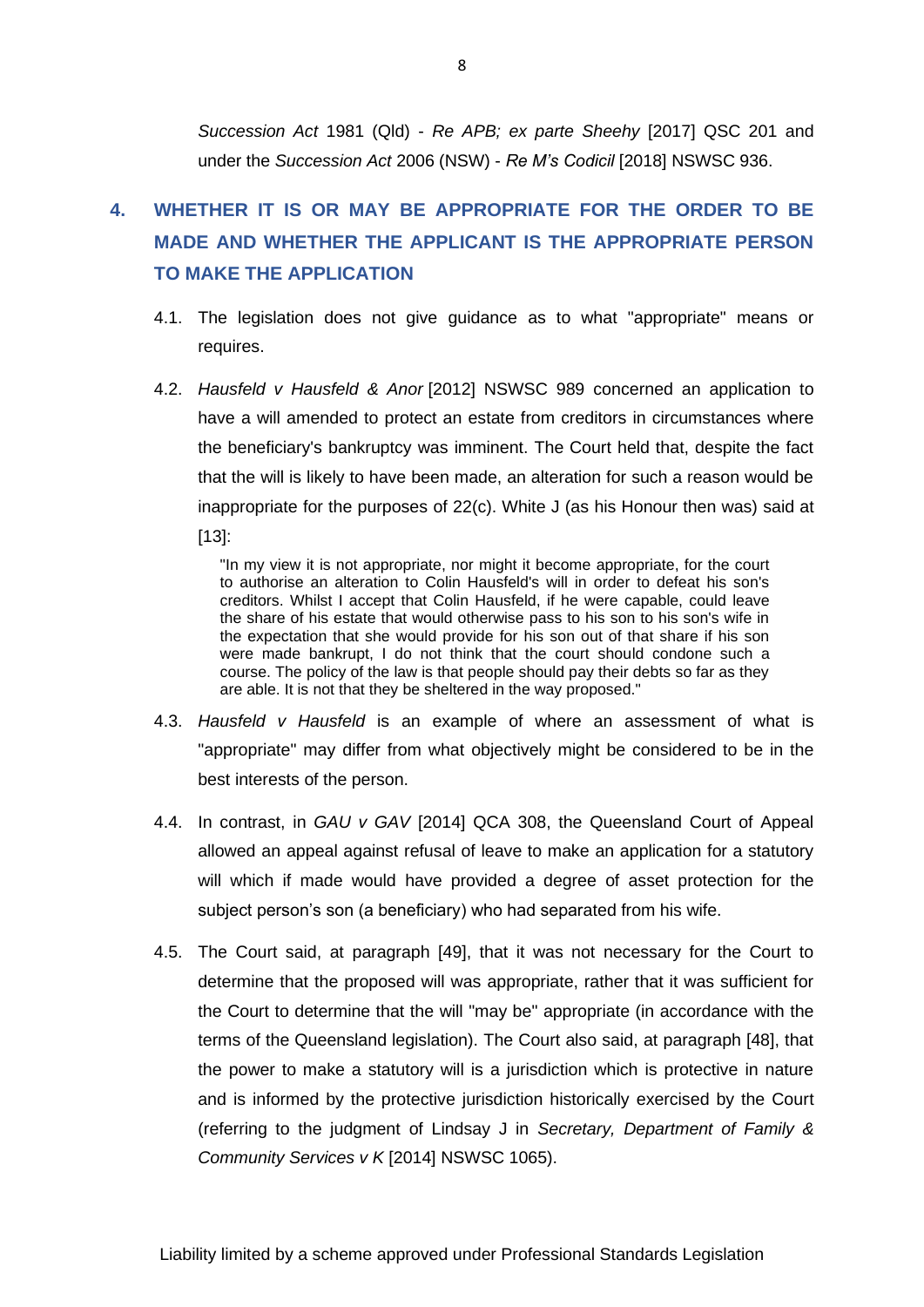- 4.6. In *W v H* [2014] NSWSC 1696 and in *Re RB, a protected estate family settlement* [2015] NSWSC 70, the Court granted leave for an application to be made for a statutory will, and made orders authorizing the making of a statutory will, as part of a broader settlement between family members which also included approval of family provision releases. See *W v H* at [72] and *Re RB* at [59].
- 4.7. In *Re RB*, Lindsay J said, on the question of the 'appropriateness' of making an order, stating at [41]:

"…what is "an appropriate case" must be measured against the purpose for which the jurisdiction exists and, more particularly, what is in the interests, and for the benefit, of the protected person".

- 4.8. In *Re MP's statutory will* [2019] NSWSC 331 at [24] and [40] [52] his Honour drew parallel to two interwoven strands of authority in the exercise of the general protective jurisdiction – an application by family for payment of an allowance out of the estate of an incapable person, and payments on account of past gratuitous care in the Court's inherent jurisdiction. In *Small v Phillips (No 2)* [2019] NSWCA 268 at [121] – [125] (which was the appeal from *Re MP's statutory will*) the NSW Court of Appeal referred to his Honour's statements on the nature of statutory will proceedings and said that it had no reason to doubt the correctness of his Honour's conclusions (and no party to the appeal argued to the contrary).
- 4.9. In *Re Fenwick*, Palmer J said (at [132]) that:

"The best interests of an incapacitated person and of those having a proper claim on his or her testamentary bounty are the objects of the jurisdiction which the Court exercises under Pt 2.2 Div 2 of the Succession Act. It is a remedial and protective jurisdiction and is, accordingly, not governed by the rules of adversarial litigation. In other words, the Judge is not a referee; rather, the Judge is to endeavour to rectify a problem which is affecting people's lives, in the best possible way.3

4.10. In, *Re RB*, Lindsay J said, in the context of a combined "family settlement" involving the provision of release to apply for Family Provision under Section 95 of the *Succession Act* 2006 at [54]:

"The primacy of the welfare of a protected person generally prevails against all comers, even in the context of decisions required to be made about allowances from a protected estate sought by members of the protected person's family or others to whom he or she might reasonably be supposed to have a personal obligation…"

<sup>3</sup> cited in *GAU v GAV* [2014] QCA 308 at [48]; *Small v Phillips (No 2)* [2019] NSWCA 268 at [124]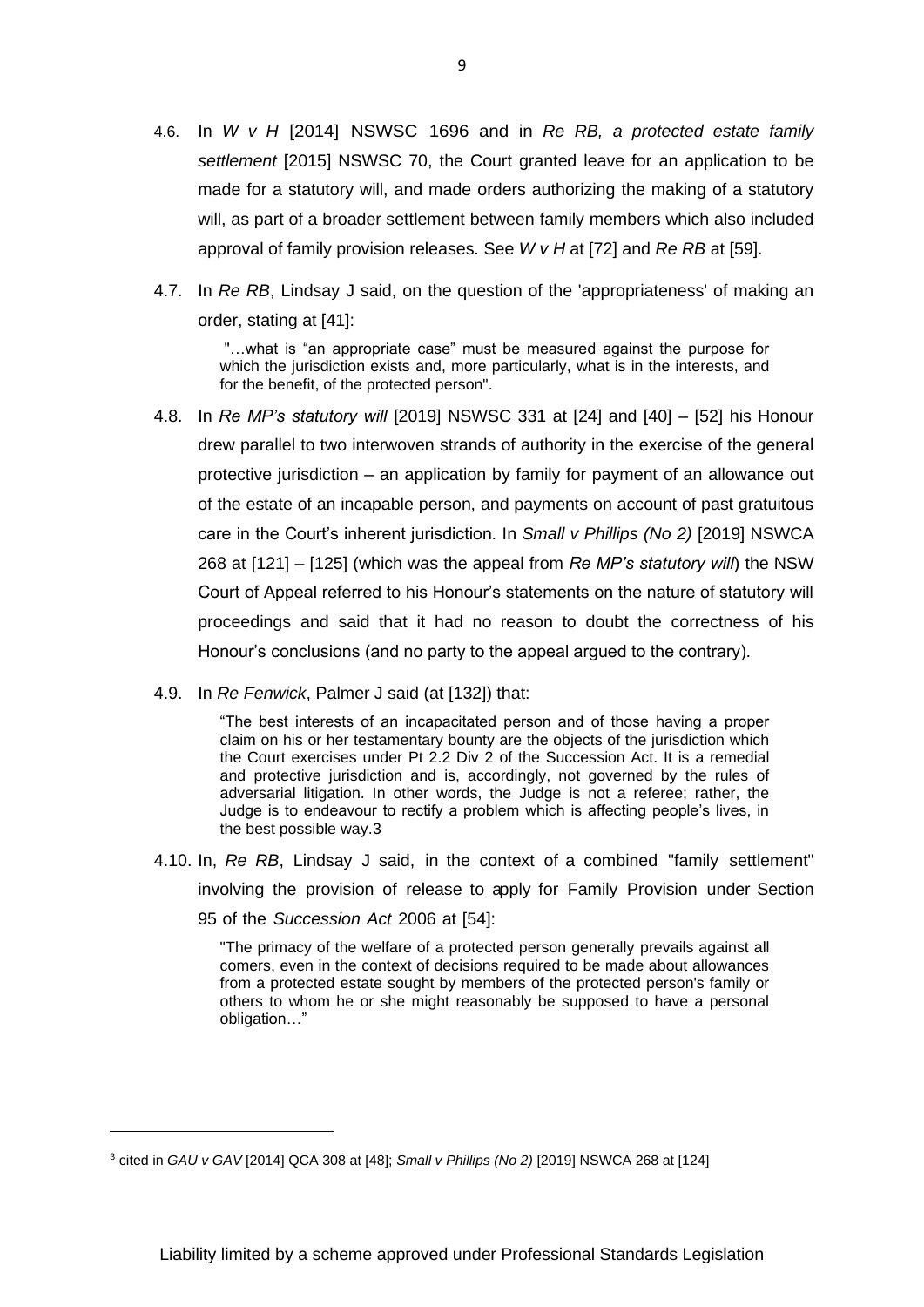## <span id="page-10-0"></span>**5. ADEQUATE STEPS HAVE BEEN TAKEN TO ALLOW REPRESENTATION OF ALL PERSONS WITH A LEGITIMATE INTEREST**

5.1. The *Justice Legislation Amendment Act (No 2)* 2018 (NSW) amended s22(e) of

the *Succession Act* 2006 (NSW) to read:

"The Court must refuse leave to make an application for an order under section 18 unless the Court is satisfied that:

 $(\ldots)$ 

(e) adequate steps have been taken to allow representation of all persons allow representation, as the Court considers appropriate, of persons with a legitimate interest in the application, including persons who have reason to expect a gift or benefit from the estate of the person in relation to whom the order is sought."

5.2. This amendment took effect on 1 December 2018.

#### **Who has a legitimate interest?**

- 5.3. By virtue of  $s19(2)(g) (k)$  of the Act, the applicant for leave must give the Court the following information (to the extent available):
	- (a) evidence of the terms of any will previously made by the person,
	- (b) evidence of persons who might be entitled to claim on the intestacy of the person,
	- (c) evidence of the likelihood of an application being made under Chapter 3 of the Act,
	- (d) evidence of the circumstances of any person for whom provision might reasonably be expected to have been made by the person,
	- (e) evidence of a gift for a charitable or other purpose that the person might reasonably be expected to make by will.
- 5.4. In *Re the Will of Bridget* [2018] NSWSC 1509 at [126] [127], Hallen J approved the following observations of Millett J in Re B (Court of Protection: Notice of Proceedings) [1987] 1 WLR 552 at 556-557:

"In my judgment, laudable though the Receiver's object may be, there are two overriding considerations. First the court must be satisfied before it exercises a judicial discretion that it has all the relevant material before it and that it has heard all the arguments which can properly be canvassed and which are directed to the question to be determined. Second *all persons materially affected should be given every opportunity of putting their cases forward*. Of course there will be *exceptional cases* in which it will be right to exclude a party from the proceedings, notwithstanding the fact that he is a party interested. Plainly delay, cost, embarrassment and the exacerbation of family dissensions are all relevant matters. But only in the most exceptional circumstances should the consideration to which I have referred be overridden …. I approach this matter on the basis that the court has a general discretion concerning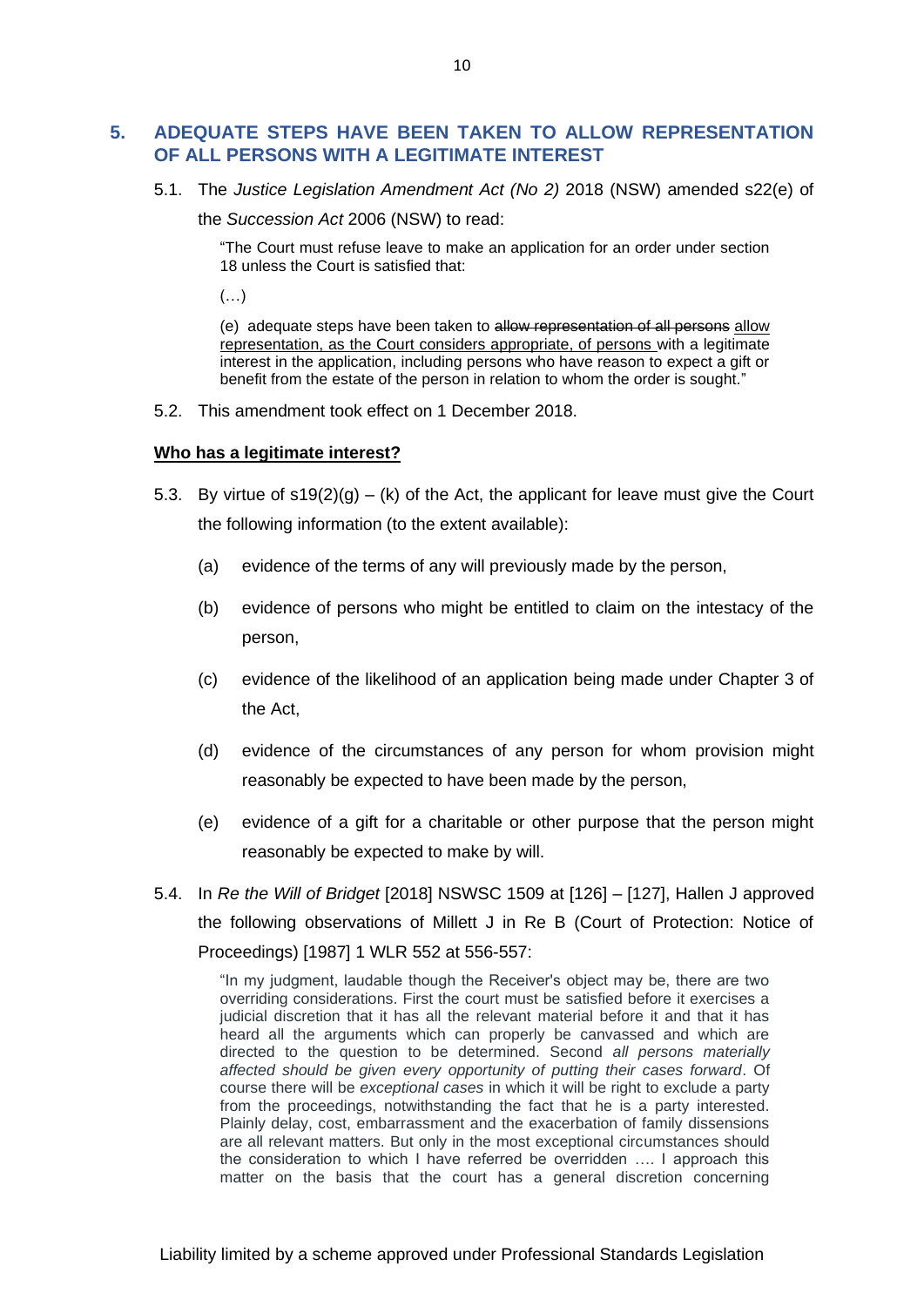notification, but that it is one which must be exercised in relation to the facts of each particular case. In the ordinary case, and in the absence of emergency or need to act with great speed or of some other compelling reason, all persons who may be materially and adversely affected should be notified."

5.5. In *Re MP's Statutory Will* [2019] NSWSC 331 at [32] – [33], Lindsay J agreed that guidance about how to approach s 22(e) of the Act might be had from the above observations, but said that the word "materially" in s 22(e) begs the question, and referred also to the approach of Lord Eldon in *Ex parte Whitbread in the matter of Hinde, a lunatic* (1816) 35 ER 878 (in respect of the power to make gifts and allowances out of a protected estate):

"The Lord Chancellor [Eldon]. For a long series of years the Court has been in the habit, in questions relating to the property of a Lunatic, to call in the assistance of those who are nearest in blood, not on account of any actual interest, but because they are most likely to be able to give information to the Court respecting the situation of the property, and are concerned in its good administration. It has, however, become too much the practice that, instead of such persons confining themselves to the duty of assisting the Court with their advice and management, there is a constant struggle among them to reduce the amount of the allowance made for the Lunatic, and thereby enlarge the fund which, it is probable, may one day devolve upon themselves. Nevertheless, the Court, in making the allowance, *has nothing to consider but the situation of the Lunatic himself, always looking to the probability of his recovery, and never regarding the interest of the next of kin.* With this view only, in cases where the estate is considerable, and the persons who will probably be entitled to it hereafter are otherwise unprovided for, the Court, looking at what is likely the Lunatic himself would do, if he were in a capacity to act, will make some provision out of the estate for those persons. So, where a large property devolves upon an elder son, who is a Lunatic, as heir at law, and his brothers and sisters are slenderly or not at all provided for, the Court will make an allowance to the latter for the sake of the former; upon the principle that it would naturally be more agreeable to the lunatic, and more for his advantage, that they should receive an education and maintenance suitable to his condition, than that they should be sent into the world to disgrace him as beggars. So also, where the father of a family becomes a lunatic, the Court does not look at the mere legal demands which his wife and children may have upon him, and which amount, perhaps, to no more than may keep them from being a burthen on the parish, - but, considering what the Lunatic would probably do, and what it would be beneficial to him should be done, makes an allowance for them proportioned to his circumstances. But the Court does not do this because, if the Lunatic were to die to-morrow, they would be entitled to the entire distribution of his estate, nor necessarily to the extent of giving them the whole surplus beyond the allowance made for the personal use of the Lunatic.

The Court does nothing wantonly or unnecessarily to alter the Lunatic's property, but on the contrary takes care, for his sake, that, if he recovers, he shall find his estate as nearly as possible in the same condition as he left it, applying the property in the meantime in such manner as the Court thinks it would have been wise and prudent in the Lunatic himself to apply it, in case he had been capable.

The difficulty I have had was as to the extent of relationship to which an allowance ought to be granted. I have found instances in which the Court has, in its allowances to the relations of the Lunatic, gone to a further distance than grand-children - to brothers and other collateral kindred; and if we get to the principle, we find that it is not because the parties are next of kin to the Lunatic, or, as such, have any right to an allowance, but because the Court will not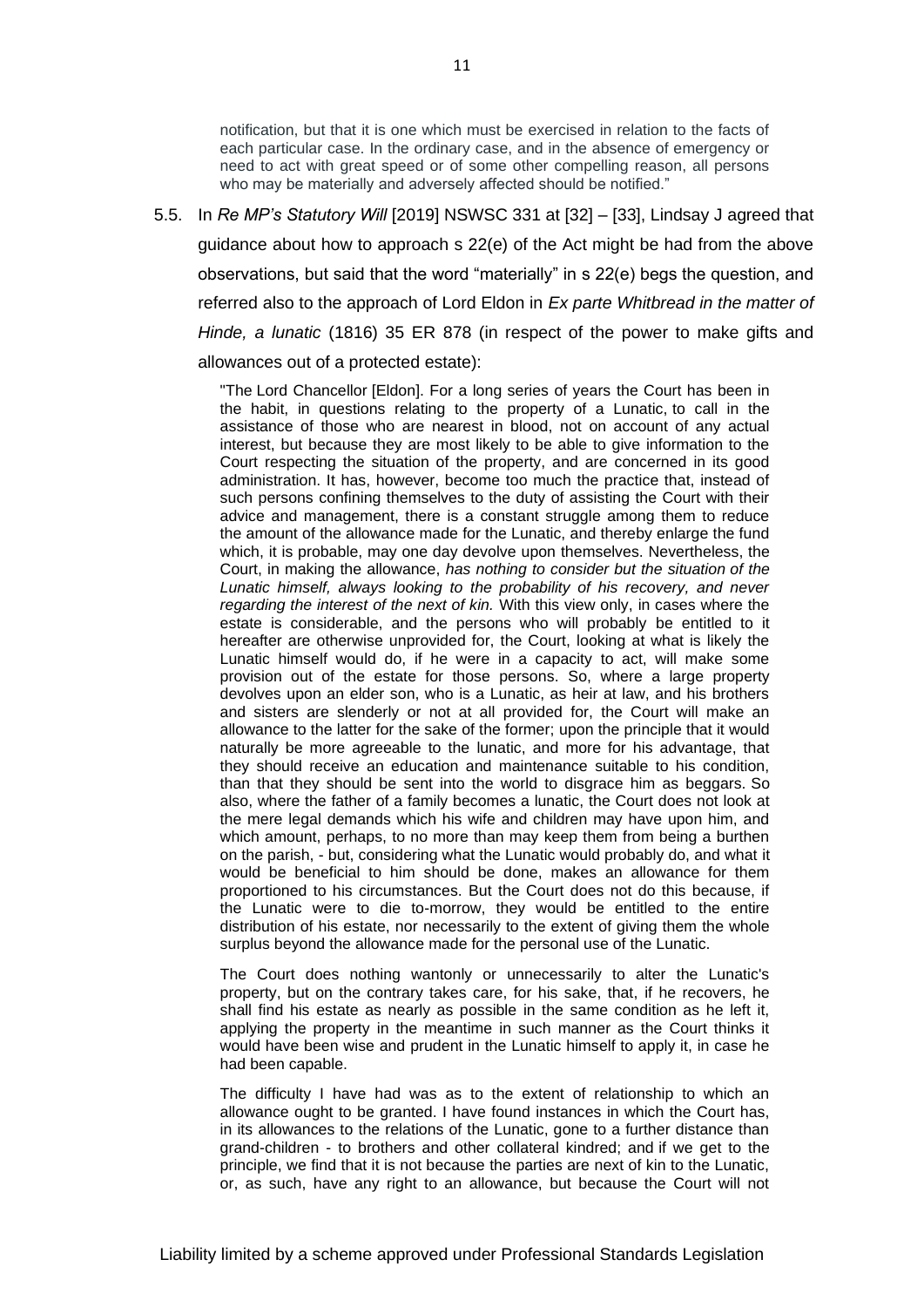refuse to do, for the benefit of the Lunatic, that which it is probable the Lunatic himself would have done.

[No Order was made upon the Petition.]"

## **Examples of the making of orders absent the opportunity for representation by affected persons**

- 5.6. In *Re LS* [2017] NSWSC 1667, Rein J granted leave for the making of a statutory will, and authorized the making of a statutory will, in circumstances where:
	- a. LS, 54 years old, had suffered an aneurysm and a stroke earlier that month. She was unconscious and on life support with no prospect of recovery. Doctors planned to terminate LS's life support the following Monday.
	- b. The application was made by LS' de facto partner since 1997. They lived together with the plaintiff's two children.
	- c. Earlier in the year LS told the plaintiff discussed their testamentary wishes. LS said that she would like the plaintiff to obtain LS' half interest in a property on the South Coast and the residue of her NSW assets (with an estimated value of \$500,000), and her mother and her sister were to receive all of her assets in New Zealand (with an estimated value of \$800,000).
	- d. The plaintiff proposed that a statutory will be made to reflect these intentions.
	- e. LS' sisters and her mother had not been informed of the application. LS' sisters expected to arrive in Sydney on Monday from New Zealand, and LS' mother did not want to attend the hospital, and was not in a position to receive information about the proposed will.
	- f. The plaintiff was likely to receive LS' entire estate on intestacy.
- 5.7. The Court granted leave for the making of the application notwithstanding that LS' sisters and mother had not been informed of the making of the application. In the circumstances of the case (particularly the time pressure), the Court was satisfied that adequate steps had been taken in relation to representation of their interests notwithstanding that they had not been informed. The Court said that it was of crucial significance that the interests of LS' mother and sisters were advanced by the application rather than adversely affected: see further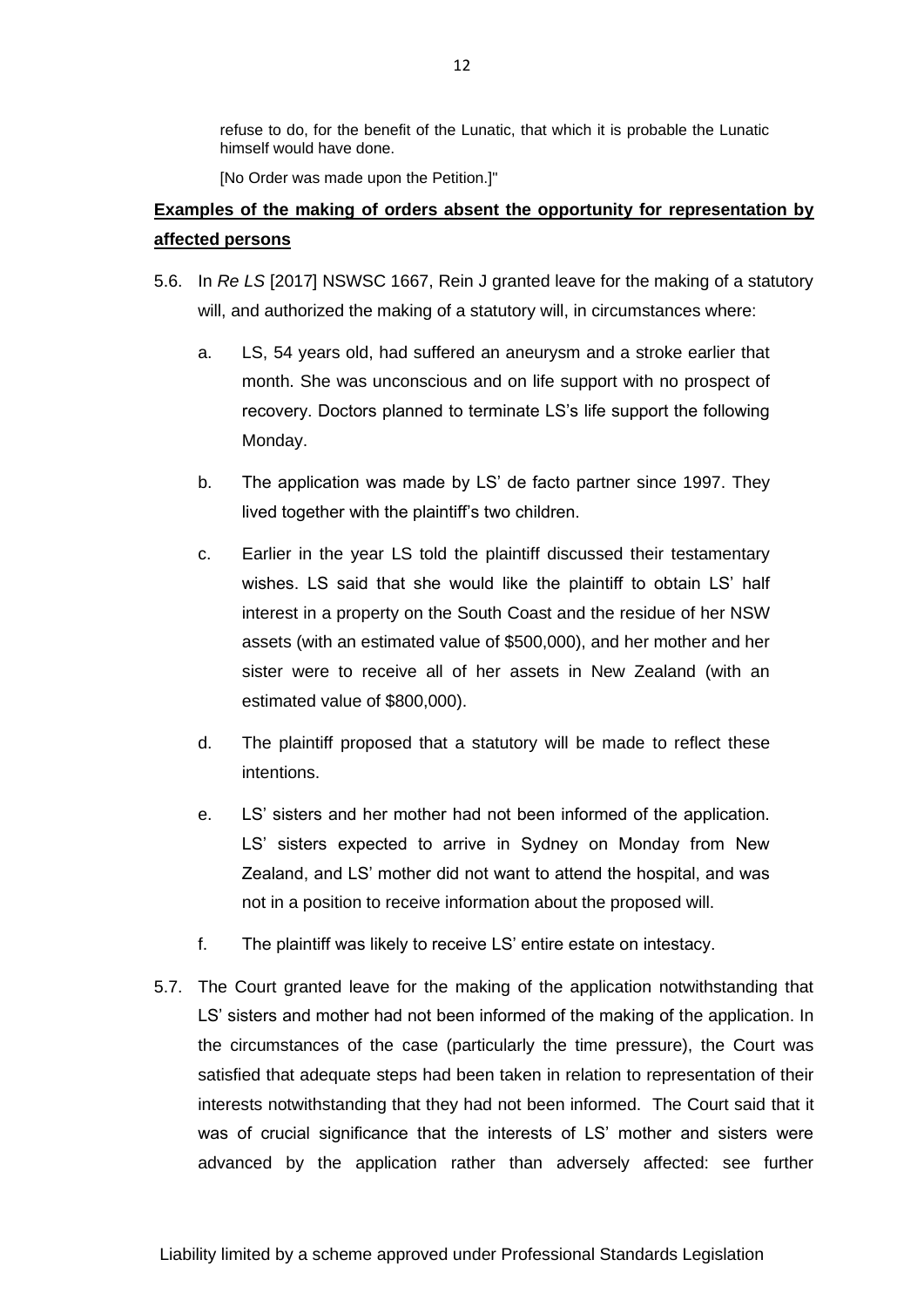paragraphs [17] – [18] of the Judgment.

- 5.8. In *A Limited v J* [2017] NSWSC 736, the minor, referred to as "N", was 13 years old. He had, from birth, suffered from a significant number of extreme physical disabilities caused by the circumstances of his birth. The plaintiff, A Limited, was appointed to manage N's estate following settlement of a personal injury claim against the hospital in which N was born. N had assets of approximately \$8.788m at the time of the application, including the home in which he lived with his mother and 2 siblings (acquired for \$1.5m) and \$5.5m which was held in a superannuation fund.
- 5.9. There was evidence that the procedure which N was to undergo the following day carried with it a risk that N might die. N's mother had separated from N's father in 2010. She filed evidence to the effect that N's father had never taken any interest in N's welfare, and that he left the entire responsibility of caring for him to her.
- 5.10. The application was served on N's father the day before it was made, and there was little time to prepare evidence or submissions. Consistent with the power under s 21(b) of the Act to inform itself of any matter in any manner it sees fit, the Court asked Counsel for N's father to inform the Court of the substance of the evidence that he would give if given the opportunity. The substance of that evidence was that N's father said that N's mother understated his contributions, and that he was not able to contribute more due to the breakdown in the marital relationship.
- 5.11. Initially the plaintiff proposed a will which provided for one half of N's estate to be given to N's mother, and one half to be shared between his siblings.
- 5.12. N's mother supported the will proposed by the plaintiff, but in the alternative suggested that the residue of the estate be held on testamentary discretionary trusts. Time did not permit consideration of a statutory will containing testamentary trusts.
- 5.13. After comments from the Bench as to the form of the Will, the plaintiff and N's father submitted to the Court that the father and mother should receive one third of the residue, and that the remaining third should be shared between N's siblings. N's mother submitted that N's father should receive 5% of the estate, and that N's mother and N's siblings should share the balance equally.
- 5.14. The Court authorized the making of a statutory will, with N's mother to receive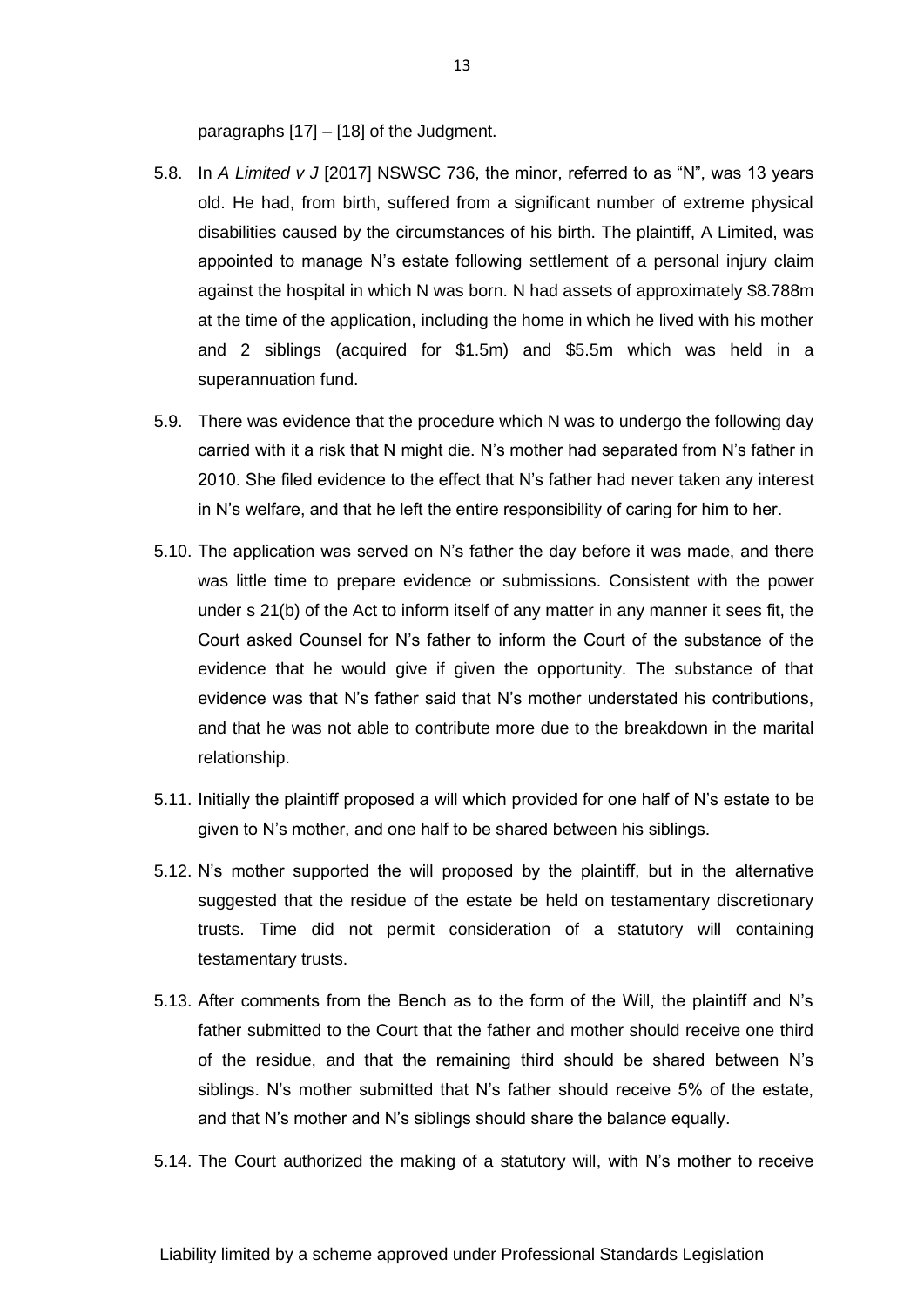42.5% of the residue, N's father to receive 15% and the siblings to share the remaining 42.5%.

- 5.15. With the orders authorizing the making of the statutory will, the Court also noted that the orders did not exhaust the claim by the plaintiff and that the parties will have the opportunity to seek or defend the relief sought as if the orders made were of an interlocutory nature.
- 5.16. In *A Limited v J (No 2)* [2017] NSWSC 896, the Court further considered N's statutory will with the benefit of further evidence filed by N's father. The Court said that it was not necessary, or appropriate, to make a finding as to whether the truth lay with respect to the breakdown in relationship between N's father and his children, but that it was not disputed that N's mother was the primary care giver with the most significant role in the child's life. N's mother proposed that the Will provide that she receive 42.5% of the residue, and that N's father and N's siblings share the balance of the residue (ie, 8.21% each). The Court accepted this submission<sup>4</sup>.
- 5.17. In *Re K's Statutory Will* [2017] NSWSC 1711, a consequential order was made, subject to further order, that the manager of K's protected estate provide to the Court, no later than 6 months after K attains the age of 18 years or the death of his mother, whichever first occurs, a report as to consideration, if any, given to whether the statutory will should be revised.
- 5.18. In *Re the Will of Alexa* [2020] NSWSC 560, orders were made authorising the making of a statutory will for Alexa (a pseudonym), a person under a financial management. Perpetual Trustee Company Limited as the financial manager. A senior trust manager had sworn an affidavit in the proceedings but Perpetual were not parties to the proceedings. Alexa was not a party to the proceedings, no order was sought that she be separately represented. The Court was satisfied that the role played by Perpetual, as the subject person's financial manager, satisfied the Court that her interests were more than adequately protected.
- 5.19. In *Re the Statutory Will of Rolf Huenerjaeger* [2020] NSWSC 1190, in the absence of a statutory will there was a risk that Rolf would die intestate. The Court said at [74] – [78] that, usually, close family members of the person said to lack capacity are likely to have an interest in being notified that an application has been made to the Court concerning the person, but that the presumption may be

<sup>4</sup> *A Limited v J (No 2)* [2017] NSWSC 896 [58] – [60]; [68] – [72]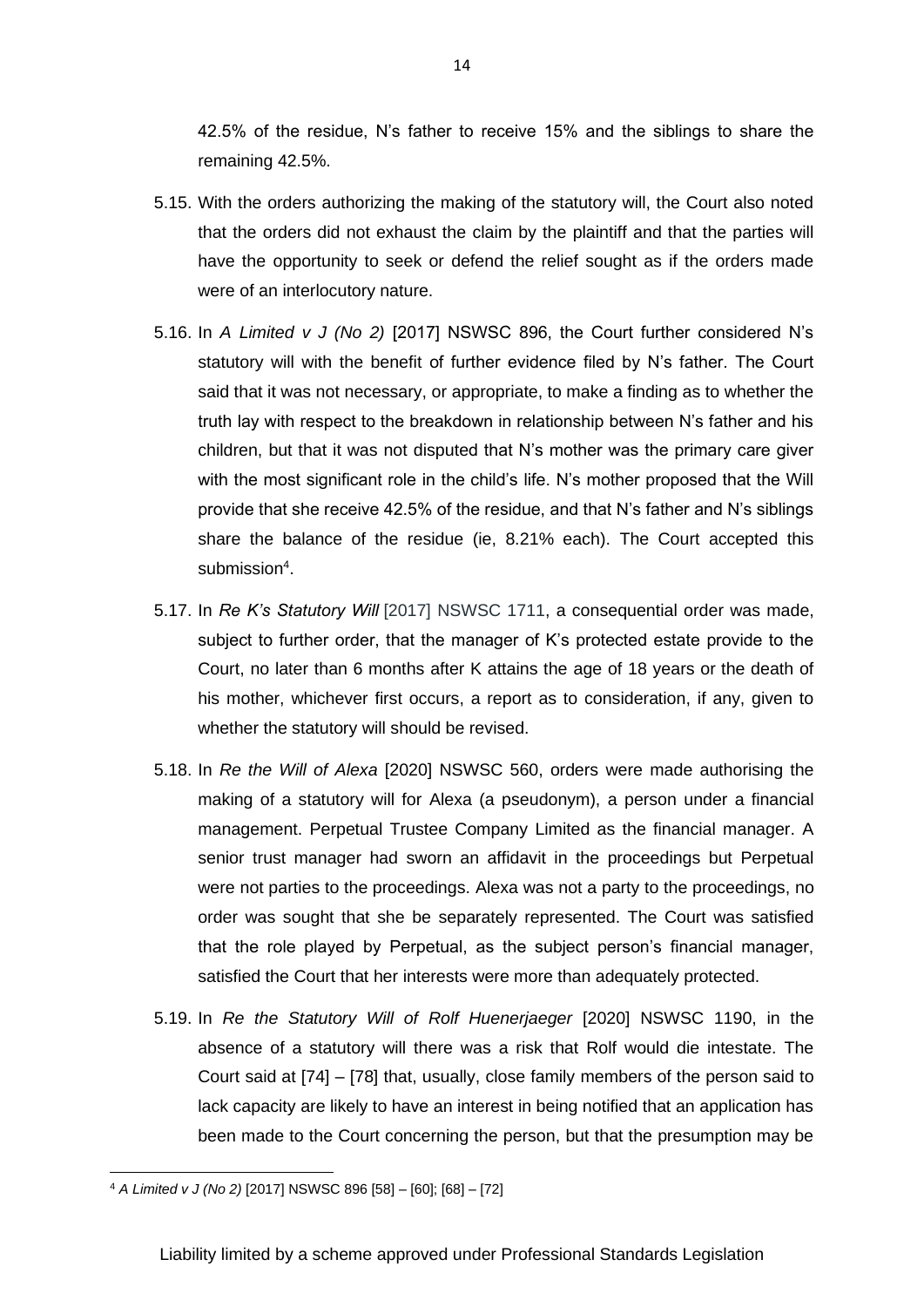displaced where the applicant is aware of circumstances which reasonably indicate that members of the family should not be notified, but that others should be notified instead. The Court was satisfied that no person, other than the Plaintiff, had reason to expect a gift or benefit from the estate of Rolf. The Court was satisfied that it was not necessary to join Rolf as a separate party to the proceedings, even though there was no named contradictor.

### <span id="page-15-0"></span>**6. COSTS IN STATUTORY WILL APPLICATIONS**

- 6.1. The question as to the appropriate costs order in an application for a statutory will is the same as for other protective matters: what order is proper to be made<sup>5</sup>.
- 6.2. In *A Limited v J (No 3)* [2017] NSWSC 931, taking into account the size of N's estate, the circumstances of urgency in which the original application was brought, the need to accord procedural fairness to N's father, and the fact that neither party adopted an unreasonable position, the Court ordered that the costs of all parties be paid out of N's estate on the indemnity basis.
- 6.3. In *Re MP's Statutory Will* [2019] NSWSC 331, MP was a protected person within the meaning of section 38 of the *NSW Trustee & Guardian Act* 2009 (NSW). The plaintiff was MP's grandson, the son of MP's only surviving daughter who was the first defendant. The second defendant was MP's only son. MP's son and daughter were separately joined as third defendants in their capacity as joint managers of MP's protected estate. MP herself, represented by a tutor, was the fourth defendant. The NSW Trustee & Guardian appeared to assist the Court, and the parties, in discharge of its obligation under the *NSW Trustee & Guardian Act* 2009 (NSW).
- 6.4. MP's estate had an estimated value of about \$100million. She was at the time of the application 90 years of age. MP suffered a stroke on 13 April 2018. It was common ground, supported by objective evidence, that she lacked testamentary capacity following her stroke. Prior to April 2018 MP was engaged in an estate planning exercise which did not reach a conclusion, A draft will (dated 22 May 2017) was prepared, but MP refused to sign it. MP's more recently expressed testamentary intention was to die intestate. MP's last known will (dated 2 November 2001) did not favour her family as much as more recent expressions of testamentary intentions. There were reasonable grounds for suspecting that the will (the original of which could not be found) had been revoked by

<sup>5</sup> *Snelgrove v Swindells* [2007] NSWSC 868 at [25].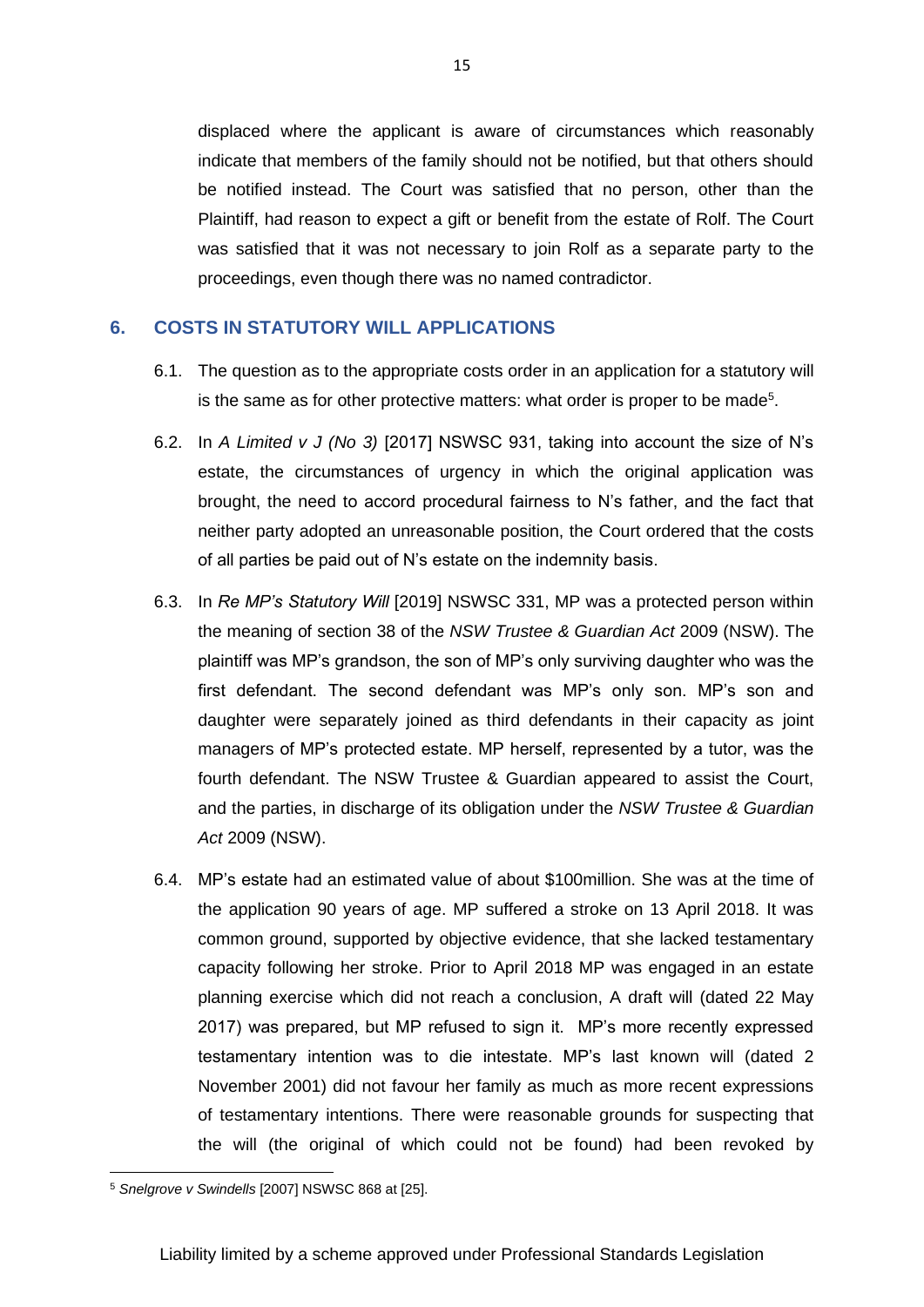destruction.

- 6.5. The Court said:
	- a. At [9], a consideration of what is in the interests, and for the benefit, of an incapacitated person may inform an assessment of his or her actual, or presumed, testamentary intentions.
- 6.6. The Court ordered the plaintiff to pay part of the costs of the defendants following dismissal of the plaintiff's application: *Re MP's Statutory Will* (No 2) [2019] NSWSC 491. An appeal from both the primary judgment and the costs judgment was successful. The costs of all parties were ordered to be paid from the estate of Mrs Phillips (referred to as the pseudonym MP in the first instance judgment), those of the successful plaintiff/appellant and Mrs Phillips' tutor on the indemnity basis*: Small v Phillips (No 3)* [2020] NSWCA 24.

## <span id="page-16-0"></span>**7. RECENT CASE #1 - RE THE STATUTORY WILL OF ROLF HUENERJAEGER [2020] NSWSC 1190**

- 7.1 This application concerned the will of Rolf Huenerjaeger. He was born in December 1942 in Germany. He was 77 years of age at the time of hearing.
- 7.2 The plaintiff was Rolf's long term friend and partner. He was born in September 1929 and was 91 years old at the time of hearing.
- 7.3 Rolf and the plaintiff lived together since 1965 and, since April 2019, had resided together in an aged care facility. They had rented a flat together since 1963, purchased a unit in Waverton in 1966 and a townhouse in Waverton in 1976.
- 7.4 The plaintiff gave evidence that their shared financial resources were regarded as joint property, that they shared the repayment of debts secured on the properties by mortgages and the running expenses of both properties.
- 7.5 Rolf's assets were estimated to have a value of \$6,640,100, comprising the two properties at Waverton, a third property at Chatswood, a refundable accommodation deposit and other investments and cash holdings.
- 7.6 Rolf had never been married. He did not have any children.
- 7.7 Rolf's mother Herma Balinski died in about 2000. She had another son Uwe, with whom Rolf neither had a relationship nor any contact. Rolf's mother's sister, Christa, died some years ago leaving no children.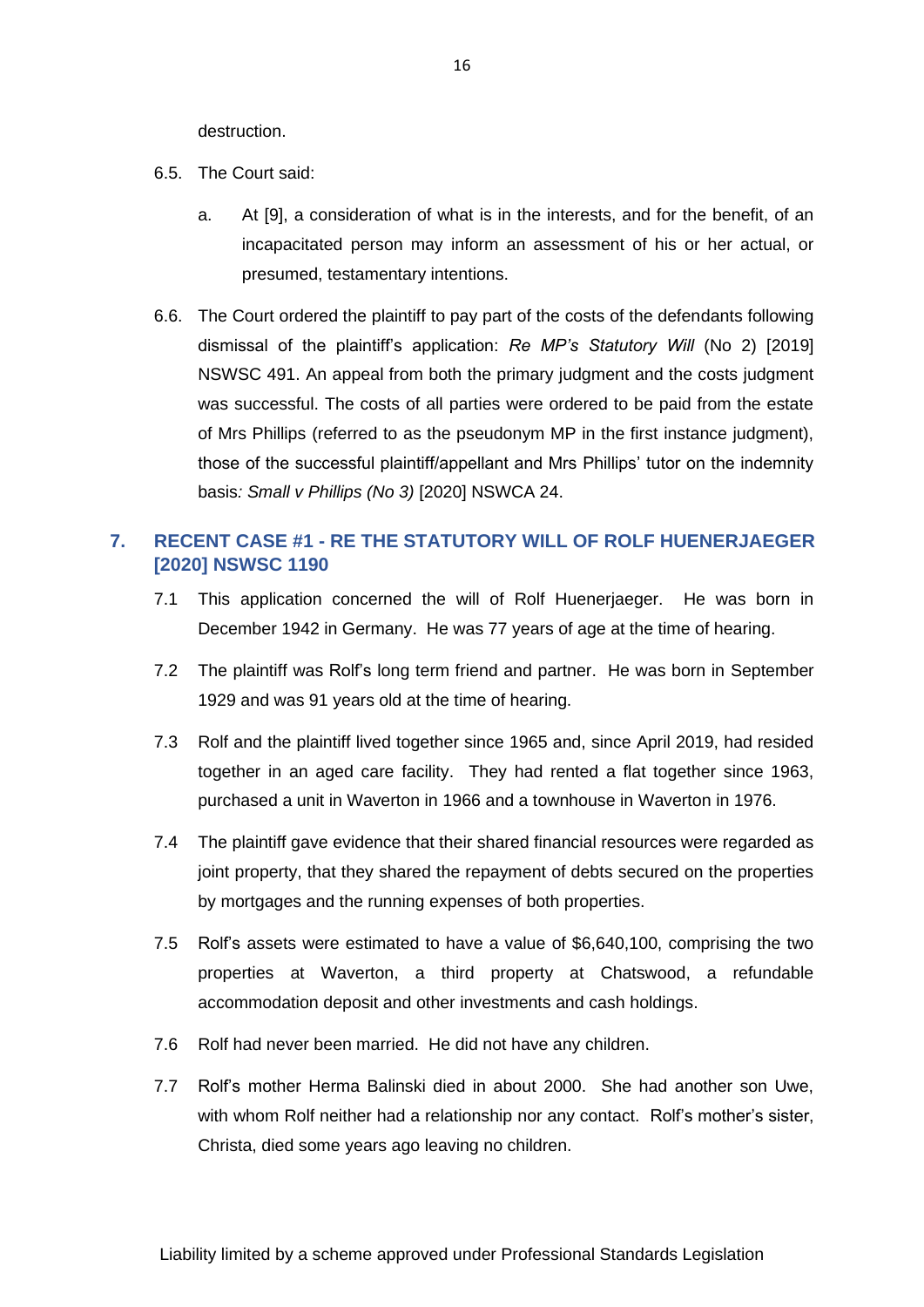- 7.8 Rolf's father, Alfred Huenerjeaeger married Henny Mummenbrauer at age 24 and later immigrated from Germany to Australia. There were no children of the marriage. Rolf was adopted by Alfred and Henny in about 1958 but they later fell out. The plaintiff gave evidence that Rolf maintained no ongoing relationship with either of them. Alfred died aged 80 years in January 1990. The evidence did not disclose whether Henny was alive or dead at the time of hearing.
- 7.9 Rolf and the plaintiff had the same friends. The plaintiff's cousin John, moved into the home unit in Waverton in 1997. There was evidence that Rolf and John were close friends. There was evidence from John in which he said that he looked upon Rolf as family. John married Maggie in 1999 and they lived in the Waverton unit with their two children, Anastasia (16 years old at the time of hearing) and Jonathan (11 years old at the time of hearing).
- 7.10 The plaintiff gave evidence that he "rarely discussed making Wills" with Rolf save for him mentioning on occasion that "his estate could be a problem if (he) died first…the Probate people would be searching back in Germany, looking for relatives in the prescribed order". The plaintiff's evidence was that Rolf "managed to avoid this subject".
- 7.11 A copy of Rolf's Will dated 15 November 1967 was in evidence. Under that Will, Rolf appointed the Public Trustee (now the NSW Trustee and Guardian) to be executor, gave the unit in Waverton to the plaintiff, and gave the residue of his estate to his mother and to the plaintiff in equal shares.
- 7.12 At the time of hearing, it appeared as though the original of the 1967 Will could not be found. If Rolf died, the presumption of destruction *animo revocandi* would have applied. As the subject person's mother predeceased him (and s 42(2) of the *Succession Act* 2006 (NSW) did not apply as the Will had been made prior to the commencement of that section), if a copy of the 1967 Will were admitted to Probate, there would be a partial intestacy as to one half of the estate because his mother predeceased him.
- 7.13 However, if that Will had been revoked, it is likely that the plaintiff would be entitled on intestacy to apply for a Grant of Letters of Administration and to receive the whole of the estate.
- 7.14 The plaintiff gave evidence at paragraph 24 of his affidavit as follows:

"I firmly believe that if I predeceased Rolf, he would not want his Estate to go to his half-brother Uwe (if he is still alive) or to Uwe's family, with whom he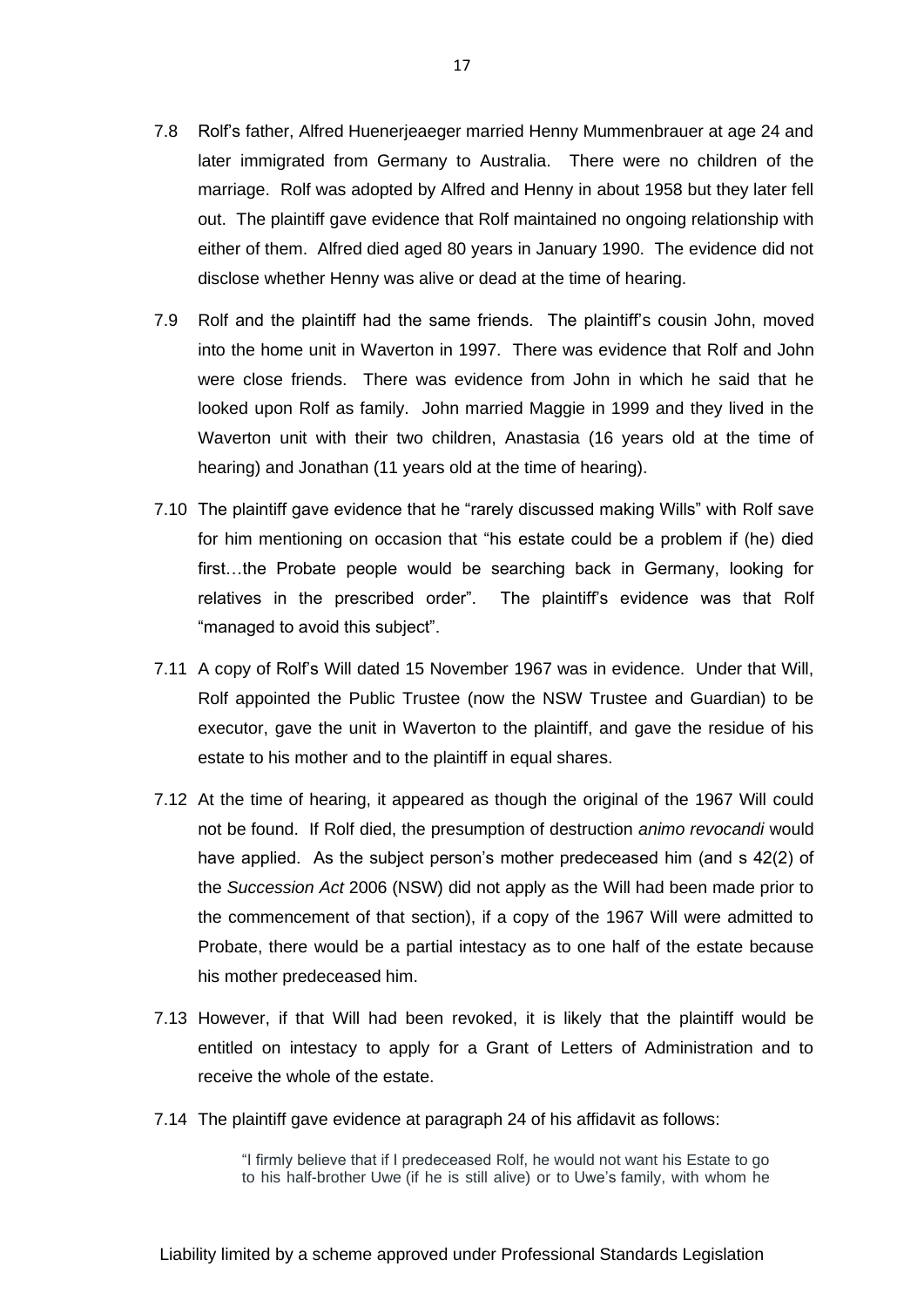had has no real relationship or contact of any kind. Rolf and I rarely discussed making Wills. We both, subconsciously, thought our Wills were suitable. In recent times, I occasionally mentioned to Rolf that his estate could be a problem if I died first. I told him the Probate people would be searching back in Germany, looking for relatives in the prescribed order. He always managed to avoid the subject. Nevertheless, I believe that if I predecease Rolf he would have wanted to leave his Estate to be left to my [cousin John] and his family as he regarded them as family as well. I also believe that if Rolf predeceased me, he would have wanted to leave the whole of his Estate to me."

- 7.15 The Court said that the plaintiff's evidence at paragraph 24 was of limited weight as it did not constitute representations of fact. The Court said it was inconsistent with evidence which referred to Rolf not taking up the plaintiff's entreaties that he should make a new Will. The Court found that the plaintiff was "realistically and reasonably the only natural object of the bounty of (Rolf)".
- 7.16 A Dr Liu said, after referring to an MMSE score of 17/30 "…(Rolf) has moderate dementia with poor cognition and executive functions. Based on this assessment, he may still have capacity appointing (sic) Power of Attorney, but has no capacity making a Will and managing his financial affairs". The Court referred to the Court's awareness that dementia is a neurodegenerative disorder for which there is currently no cure and that Rolf was unlikely to regain capacity.
- 7.17 The Court was satisfied that:
	- a) the plaintiff had given the Court the available information required by s 19 of the Act.
	- b) There was reason to believe that Rolf is, or was reasonably likely to be, incapable of making a Will.
	- c) The plaintiff was an appropriate person to make the application.
	- d) Adequate steps had been taken to allow representation of persons with a legitimate interest in the application (noting that, apart from the plaintiff, there were none).
- 7.18 The Court was not satisfied that the Will proposed by the plaintiff, which appointed him as executor (with John as substitute executor), gave the whole of the estate to him and, should the plaintiff predecease Rolf, gave the whole of the estate to John.
- 7.19 Instead, the Court amended the proposed Will so that there was no substitute beneficiary. The Court said that there was insufficient evidence of any expression of an intention by Rolf to confer any testamentary benefit on John.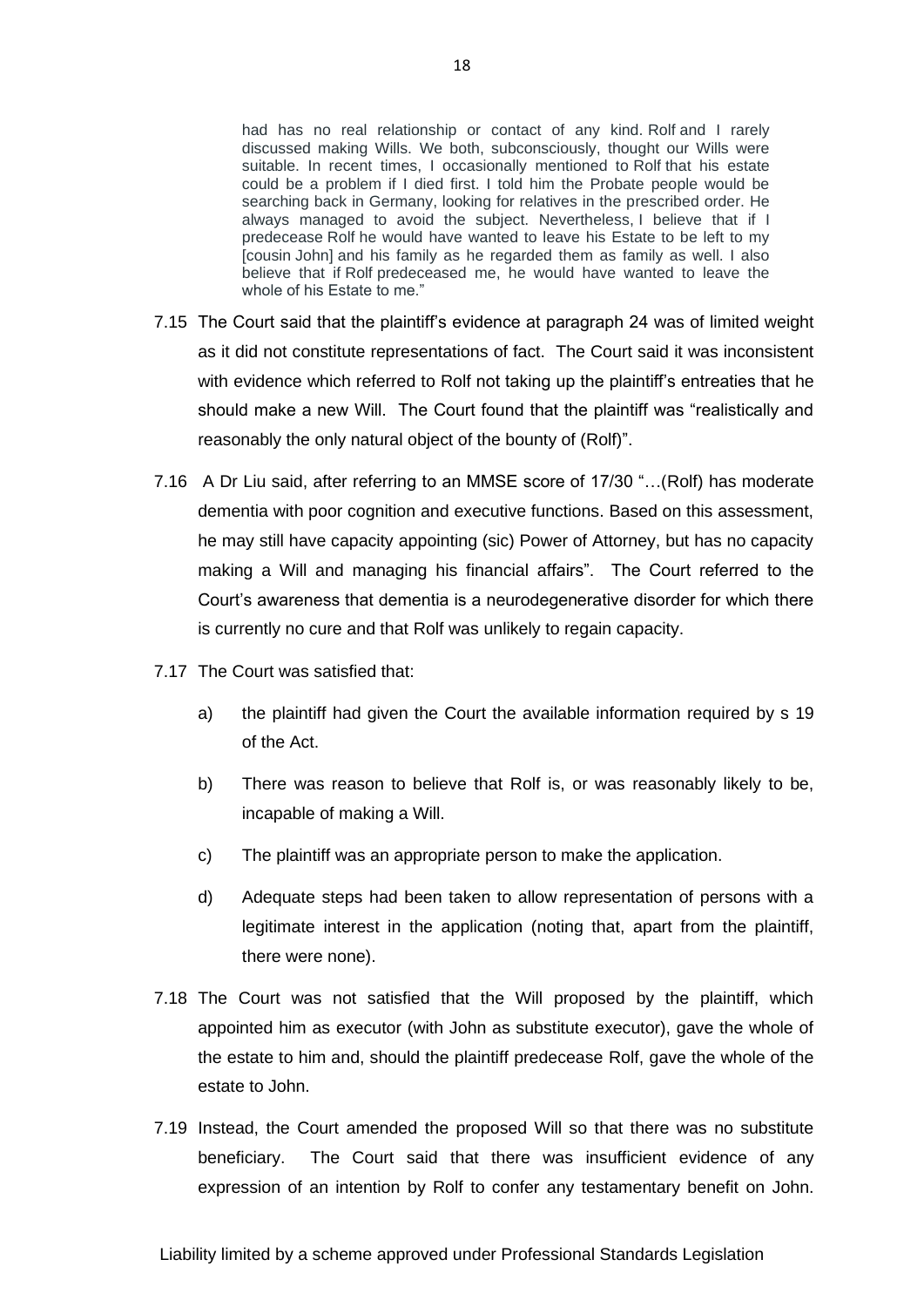The Court also said that there was no evidence that Rolf, when he had capacity, made any gifts to John or that he had considered him, otherwise, to be an object of testamentary bounty.

#### <span id="page-19-0"></span>**8. RECENT CASE #2 - RE THE WILL OF ALEXA [2020] NSWSC 560**

- 8.1 Alexa (a pseudonym) was a protected person within the meaning of s 38 of the *NSW Trustee and Guardian Act* 2009 (NSW). By order of the Supreme Court of NSW made on 14 July 2005, Perpetual Trustee Company Limited was appointed as the financial manager of Alexa's estate and it continued to manage Alexa's estate at the time of hearing.
- 8.2 An application was filed by Alexa's mother for leave to make an application and for an order authorising a statutory will for Alexa.
- 8.3 Neither Alexa nor Perpetual were parties to the proceedings, but a Senior Trust Manager of Perpetual swore an affidavit in support of the application and Perpetual had been served with copies of the evidence and proposed statutory Will in the proceedings.
- 8.4 Alexa was the daughter of the plaintiff (CBP) and PHCC. She was 28 years old at the time of hearing. Alexa suffered severe brain damage during her birth and during her hospitalisation in the post-natal period.
- 8.5 PHCC was born in May 1962 and was almost 58 years of age at the time of hearing. CBP was born in April 1965 and was 55 years of age at the time of hearing.
- 8.6 CBP and PHCC married in April 1985, separated in August 1993 or 1994 and were divorced in May 1999.
- 8.7 CBP married AP in January 2001 and they had two children, JP born October 1997 (22 years of age at the time of hearing) and FP who was born in June 2002 (18 years at the time of hearing).
- 8.8 PHCC also remarried, to C, and they had two children GCC and VCC each of whom were an adult.
- 8.9 Alexa had no spouse or issue.
- 8.10 Her estate was estimated to have a value of about \$3,170,000. It appears to have been generated from damages of \$2,750,000 awarded on 20 December 2004 for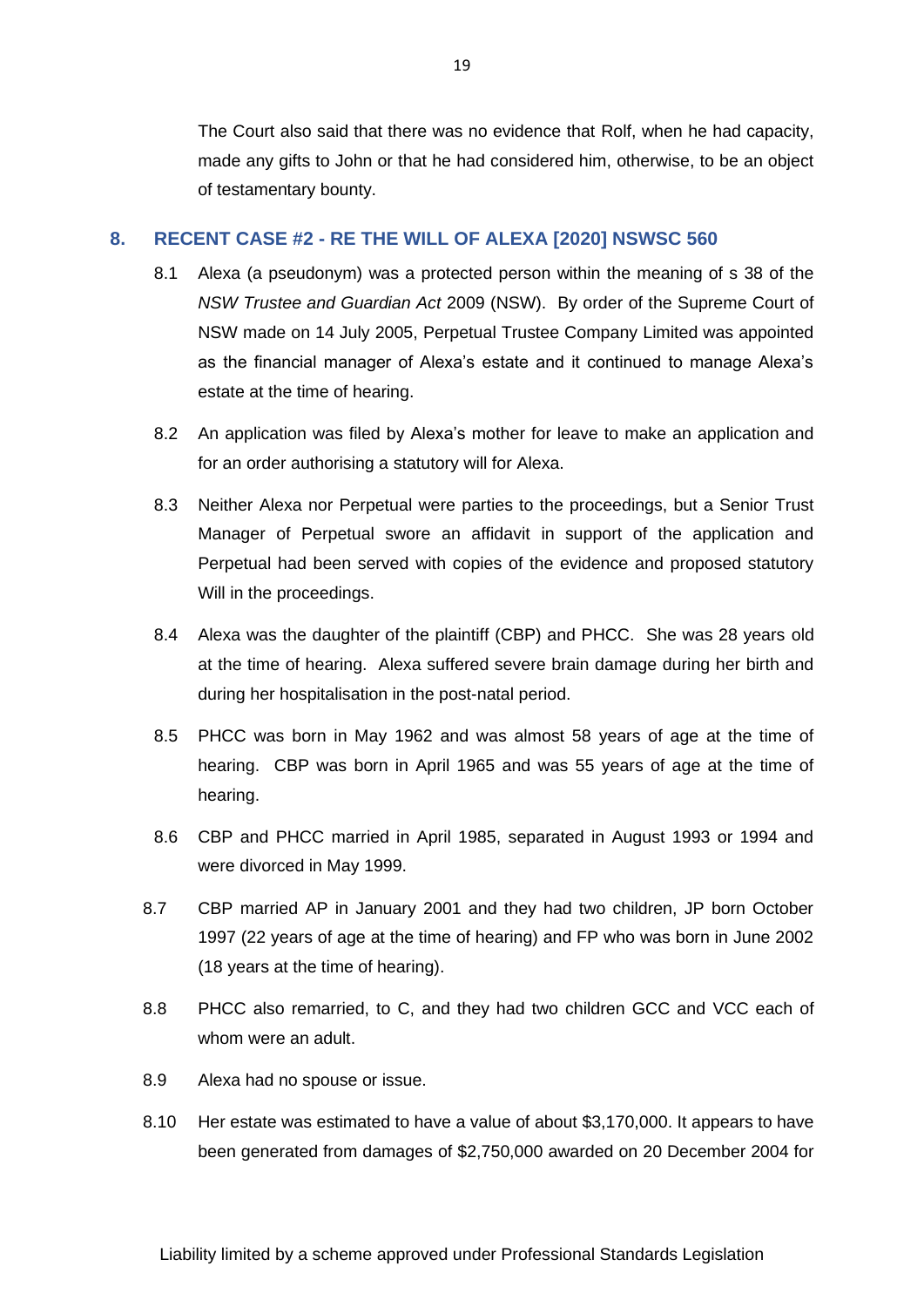her benefit following proceedings against South Eastern Sydney Area Health Service, the Central Sydney Area Health Service and a doctor.

- 8.11 Alexa lived with CBP and her family between 2001 and February 2010. When she turned 18 years of age, she was offered a permanent full time residential placement in group housing provided by Aging Disability and Home Care (now part of the Department of Communities and Justice). At the time of hearing Alexa continued to live in a group home which specifically caters for her needs.
- 8.12 There was evidence that CBP, her husband and their children assisted with Alexa's care, with administering medication, personal care needs and settling her amongst other things. CBP continued to manage all of Alexa's medical and health issues including NDIS requirements, group home requirements, medical and specialist appointments and management of her care.
- 8.13 PHCC acknowledged that CBP "has always had the primary care of Alexa". He sid that whilst he has kept in contact with Alexa, he visited her approximately 4 times per year. GCC and VCC "up until they left school, visited Alexa with (him) on at least 2 to 4 occasions each year".
- 8.14 The proposed statutory will was described in the judgment at paragraph 98 as including the following:
	- (a) A standard revocation Clause: Clause 1.
	- (b) The appointment of CBP and a named solicitor, SB, as executors and trustees, and in the event that SB is unwilling or unable to act, the Managing Partner or his or her nominee as executors and trustees: Clause 2.
	- (c) For the estate to be divided, with CBP to receive 65 per cent thereof; with PHCC to receive 5 per cent thereof; AP to receive 15 per cent thereof; JP to receive 5 per cent thereof; FP to receive 5 per cent thereof; GCC to receive 2.5 per cent thereof; and VCC to receive 2.5 per cent thereof, as tenants in common: Clause 3.
	- (d) In the event that CBP does not survive Alexa by 30 days, then JP and FP, who survive by 30 days, are to share, equally, that part of the estate that would have passed to CBP had she survived: Clause 4.
	- (e) In the event that PHCC does not survive Alexa by 30 days, then GCC and VCC, who survive by 30 days, are to share, equally, that part of the estate that would have passed to PHCC had he survived: Clause 5.
	- (f) If either of JP or FP does not survive Alexa by 30 days, but leaves a child or children who survive Alexa, that child or children who so survive by 30 days shall take the share of Alexa's estate which would have passed to that deceased brother, had he survived Alexa by 30 days: Clause 6.
	- (g) In addition to all powers given to them by law, Clause 7 provides for additional powers to the trustees.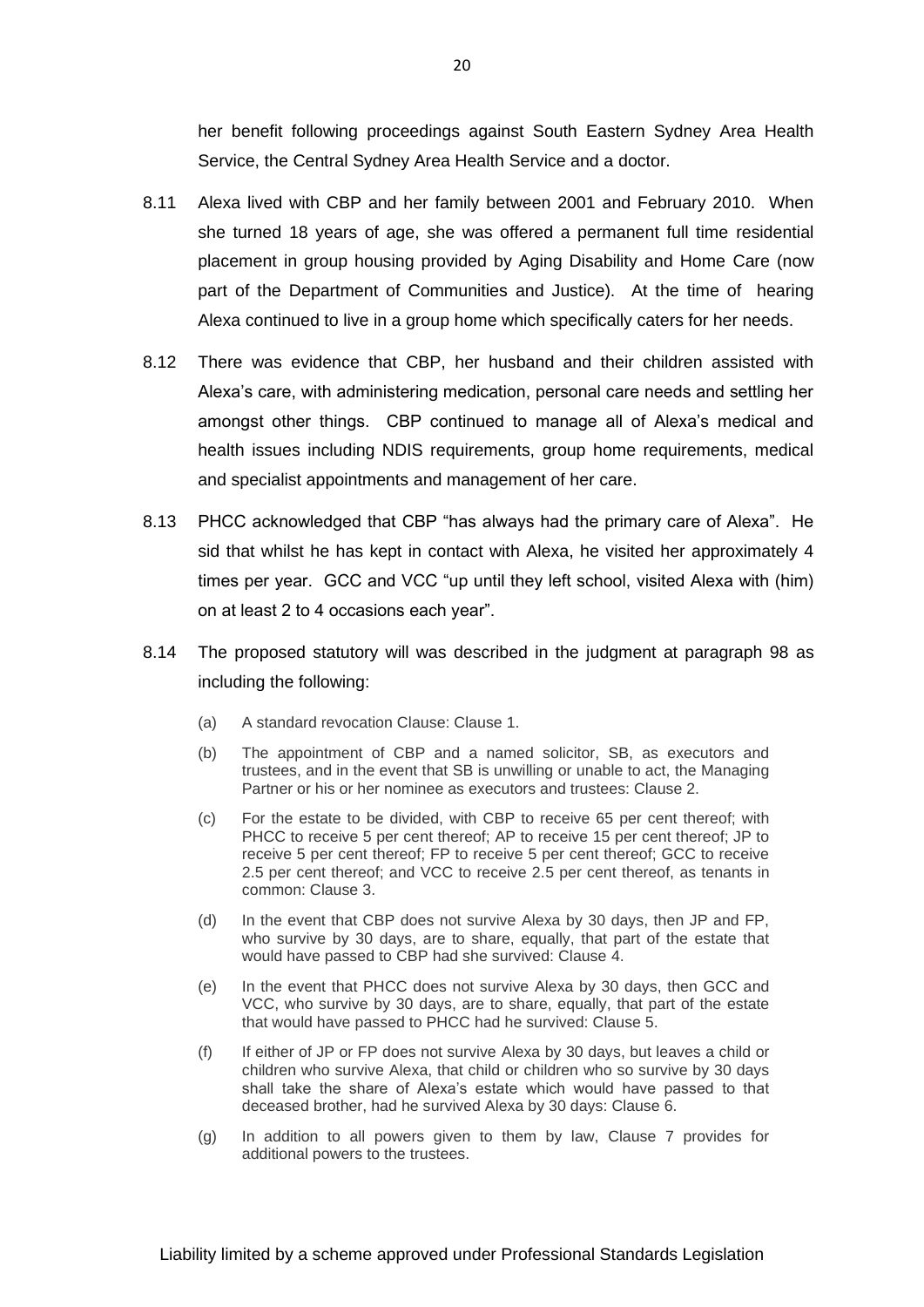- (h) Clause 8 provides for payment of fees to a trustee who practices a profession or who conducts a business.
- (i) Clause 10 provides a series of definitions (which it is not necessary to repeat), other than to note that "Estate" is defined.
- 8.15 No objection to the proposed statutory will was made by Perpetual, GHCC or any other of the family members.
- 8.16 The Court was satisfied of the matters required by the Act, granted leave for the plaintiff to make the application and made an order authorising the making of the statutory will in the terms proposed.

## <span id="page-21-0"></span>**9. RECENT CASE #3 - SMALL V PHILIPS (NO. 2) [2019] NSWCA 268; SMALL V PHILLIPS (NO 2) [2019] NSWCA 268 (04 NOVEMBER 2019) (BRERETON JA; MCCALLUM JA; EMMETT AJA)**

- 9.1 This was an Appeal from a first instance judgment dismissing an application for a statutory will in respect of Mrs Millie Phillips: *re MP's Statutory Will* [2019] NSWSC 331; *re MP Statutory Will (No. 2)* [2019] NSWSC 491.
- 9.2 The person subject of the application was Mrs Millie Phillips who was represented by a tutor in the proceedings. The application had been brought by her grandson, Mr Anthony Small. The other parties to the proceedings were Mrs Phillips' daughter Sharonne Phillips (first defendant) and her son Robert Phillips (second defendant). Sharonne and Robert as financial managers of the estate of Mrs Phillips were the third defendant.
- 9.3 Mrs Phillips was a wealthy 90 year old woman, long divorced from her husband who had predeceased her. In addition to Sharonne and Robert, she had another daughter who had died in tragic circumstances sometime previously. Sharonne had one child, Anthony and Robert had five children (not parties to the proceedings).
- 9.4 Mrs Phillips had an estate valued at between \$62,000,000 and \$109,000,000. Her estate which included, relevantly:
	- a) A company which owned property at Kurrajong Heights known as "Northfield" which was a large property of about 25 acres with a small, old, well appointed 3-bedroom cottage on it. There were about 10 acres of garden which represented a botanical garden with a magnificent selection of trees and plants.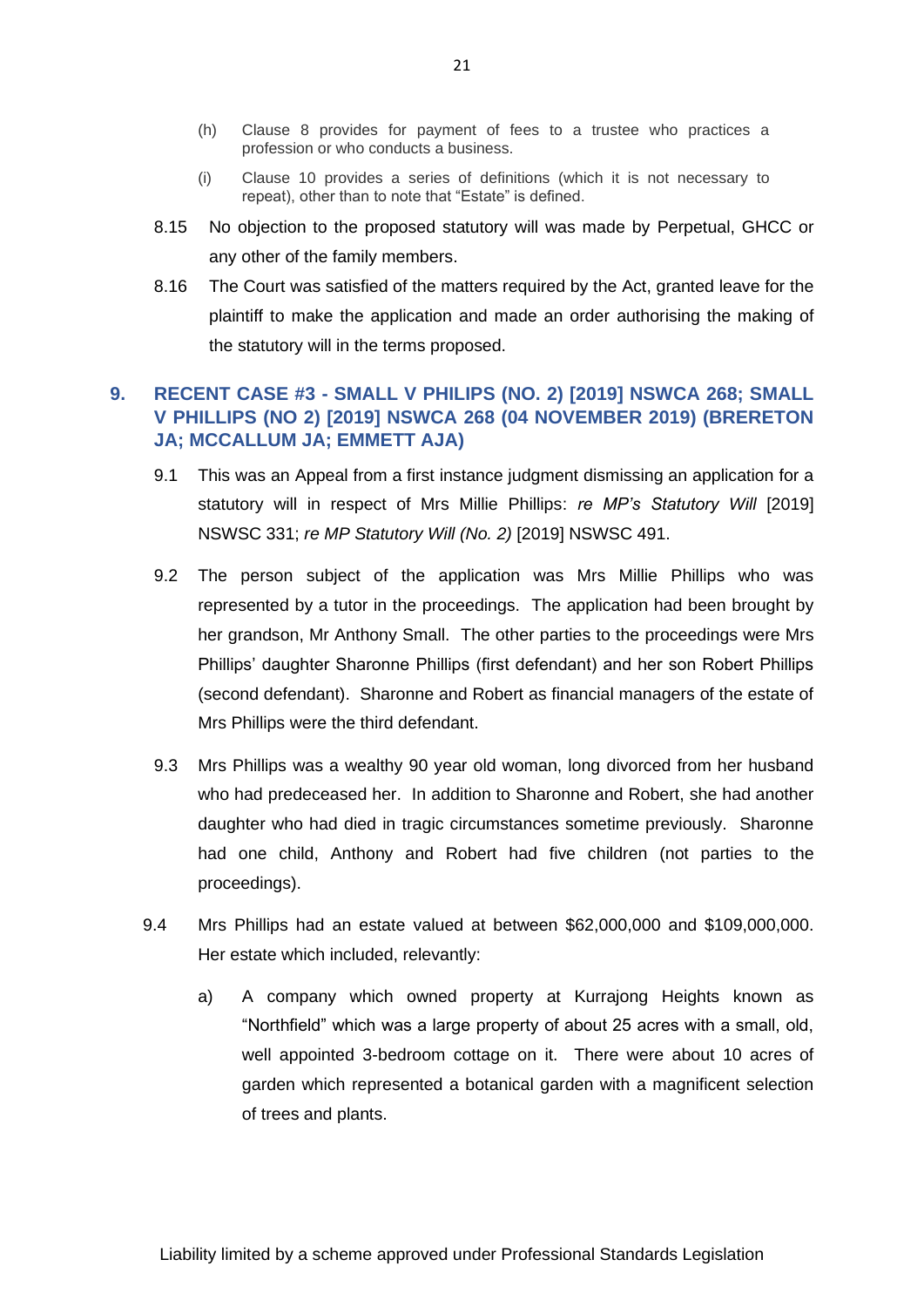- b) Another company Milstern Health Care Pty Ltd which had acquired a property in Bathurst (the Bunnings Property) for approximately \$25.5m in November 2016. That property had an income of about \$1.3m per hear.
- 9.5 Mrs Phillips had made at least two Wills. The first, made on 13 June 1972 with Codicils made on 5 December 1973 and 13 July 1978. The second was made on 2 November 2001 which revoked the previous testamentary documents.
- 9.6 There was evidence that Mrs Phillips had said on a number of occasions after the date of the 2001 Will that she did not have a Will. If it were the case that she had revoked the 2001 Will, then, in the absence of a later Will, she would have died intestate and Sharonne and Robert would be entitled to share in her intestate estate.
- 9.7 A draft Will prepared after Mrs Phillips consulted with various advisors prepared on 22 May 2017 provided as follows:
	- (a) Mr Peter Philippsohn and Mr Steven Gross appointed as executors;
	- (b) Legacies to:
		- (i) Sharonne of \$5,000,000;
		- (ii) Robert's five children of \$1,000,000 each;
		- (iii) Mrs Phillips's sister, Ruth Wine, of \$500,000; and
		- (iv) the Housekeeper of \$250,000.
	- (c) A gift of the Northfield Property to Sharonne and Anthony as joint tenants;
	- (d) A gift of art works, *objets d'art* and personal effects to Sharonne and Anthony;
	- (e) A gift of the Bunnings Property to Anthony;
	- (f) Honouring donations and pledges previously made by Mrs Phillips;
	- (g) A gift of \$1 million to the Sydney Jewish Museum; and
	- (h) A gift of the residue of the estate to a proposed charitable trust to be known as the "Millie Phillips Jewish Fund".
- 9.8 Although the Northfield property and the Bunnings property were held by a corporate entity, the draft Will provided a mechanism whereby the properties would be able to be acquired by Sharonne and Anthony without cost to them. The statutory will proposed by the plaintiff largely reflected the draft Will, although some other alternatives were also suggested.
- 9.9 One issue in the first instance proceedings concerned subpoenas and notices to produce addressed to legal and financial advisors and parties who would be likely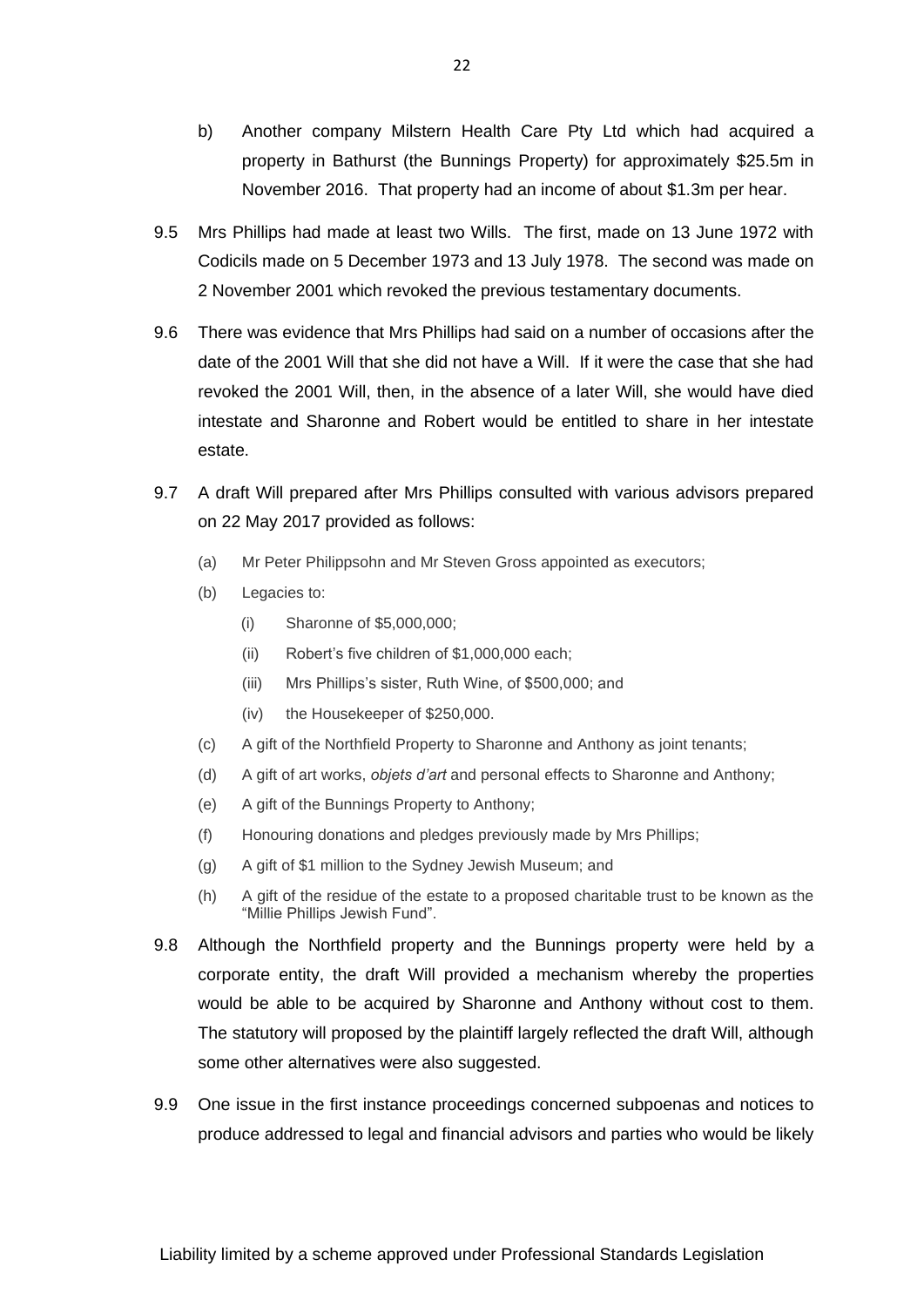to have in their custody, notes, memoranda or documents regarding the expression of testamentary wishes by Mrs Phillips.

- 9.10 The Court at first instance had ordered that there be no access to any of the material produced without the leave of the Court. The Court later granted general access to the legal representatives for the tutor for Mrs Phillips and the financial managers of Mrs Phillips and directed that the tutor for Mrs Phillips deliver to the Court and to the NSW Trustee, a confidential report to be prepared by Senior Counsel retained by the tutor, with the benefit of such consultations as considered appropriate with Senior Counsel for the managers, reporting upon the nature and scope of the material produced to the Court, whether any such material was of a character that might properly be characterised as the subject of legal professional privilege or of confidentiality on the part of Mrs Phillips and a recommendation as to whether any such material should or should not be disclosed to the plaintiff or to any other party to the proceedings. The tutor's report and a chronology was produced and served on the other parties to the proceedings by their legal representatives.
- 9.11 The plaintiff thereafter applied for general access to the documents which had been produced on subpoena and notice to produce which the Primary Judge declined. The Primary Judge's reasons are summarised in paragraph 26 of the Court of Appeal's Judgment as including that all of the material in question related to the personal affairs of Mrs Phillips, for whose benefit alone the proceedings must be determined, that the plaintiff had no proper proprietary interest in the assets of Mrs Phillips and, to the extent that the plaintiff may have an expectation of being consulted in relation to the affairs of Mrs Phillips, the material in question had been the subject of the tutor's report. The Court observed that the plaintiff's case was addressed by substantial evidence that had been placed before the Court, noted the need for expedition and referred to the principles in s 56 of the *Civil Procedure Act* 2005 (NSW).
- 9.12 The chronology of Mrs Phillips consultation with advisors and family members in relation to the preparation of a new Will between 2015 and 2018 and steps taken in furtherance of those discussions is summarised at paragraphs 31 to 115 of the Court of Appeal's judgment.
- 9.13 The Primary Judge considered that, objectively, Mrs Phillips deliberately refrained from signing a Will, apparently content to embrace or risk an intestacy. His Honour found that Mrs Phillips' testamentary intentions were unsettled, noting her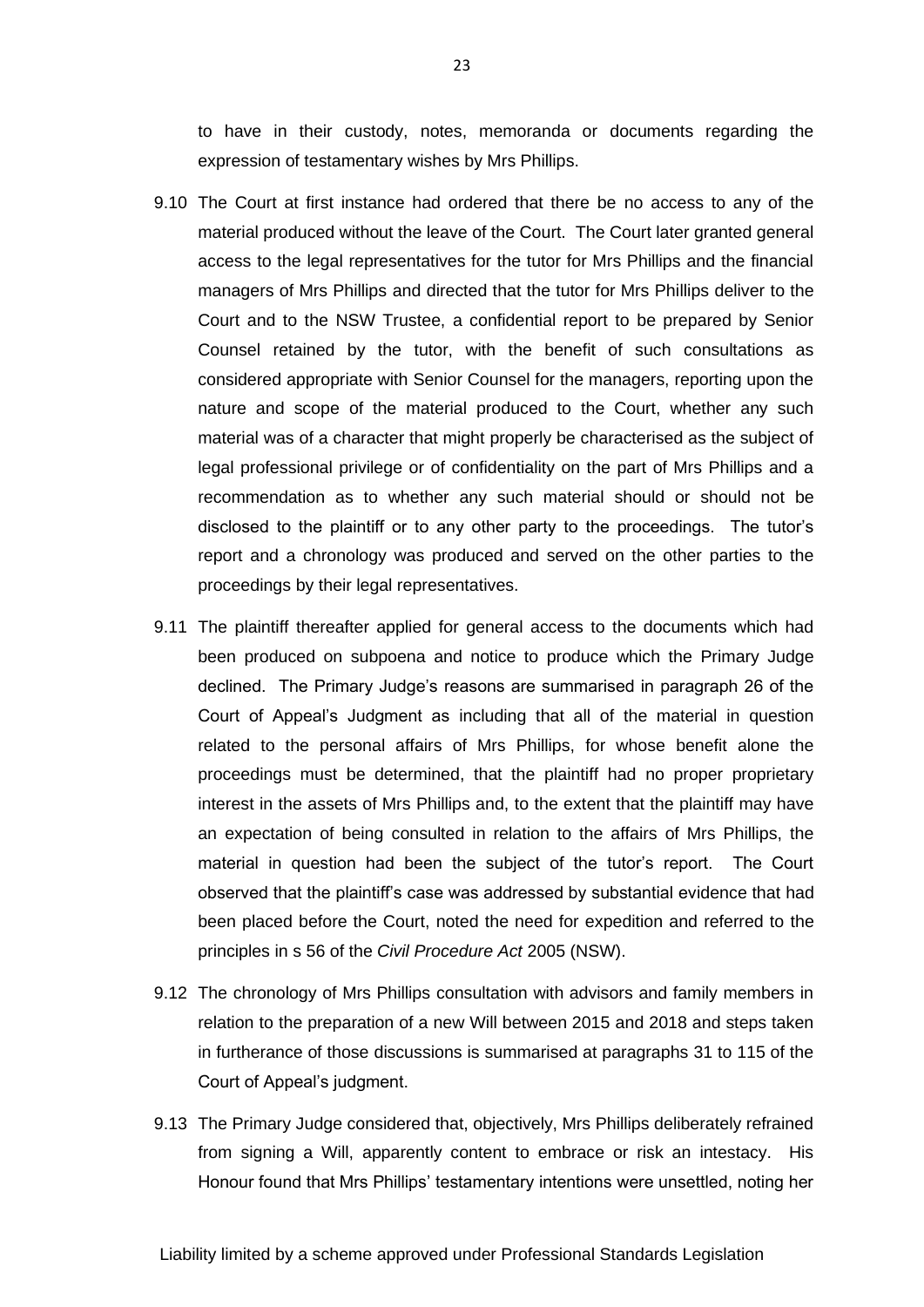disavowal of the draft Will, her disinclination to sign any alternative form of Will, her apparent acceptance that absent a newly executed Will she would die intestate and her contemporaneous pledge to charity operated, objectively, as impediments to the Court being satisfied that a particular proposed Will was or was reasonably likely to be one that would have been made by her if she had capacity.

- 9.14 The Court also had noted the doubts expressed by Mrs Phillips about whether conferral of substantial benefits on Anthony, beyond the assistance she had provided him up to that time was wise.
- 9.15 The Primary Judge also considered that it was not appropriate for an order to be made given that further light might be shun upon the status of the 2001 Will and the evidence lacked clarity about the composition and value of Mrs Phillips estate.
- 9.16 The Court was not satisfied that any Will proposed was reasonably likely to be one that would be made by Mrs Phillips if she had testamentary capacity or that it was or may be, appropriate for an order authorising a Will to be made.
- 9.17 The grounds of Appeal included:
	- a) that the Primary Judge erred in finding that there was no testamentary intention attributable to Mrs Phillips that was, or was reasonably likely to be, more attributable to her than any other testamentary intention.
	- b) that the plaintiff was denied procedural fairness in so far as he was refused access to the materials produced on subpoena and the notice to produce.
- 9.18 In relation to procedural fairness, the Court of Appeal said:
	- a) At paragraph 148: "In normal adversarial litigation it would be exceptional for one party to be given access to material and to be permitted to deploy some of that material at a hearing while other parties will refuse the opportunity of inspecting the material…"
	- b) At paragraph 149: "…While it is important for the Court to be satisfied that it has had access to all relevant material for the purpose of deciding whether to authorise an application and, if so, to authorise making of a statutory Will, it does not necessarily follow that the various parties to such proceedings have precisely the same right to procedural fairness that would be applicable in adversarial litigation".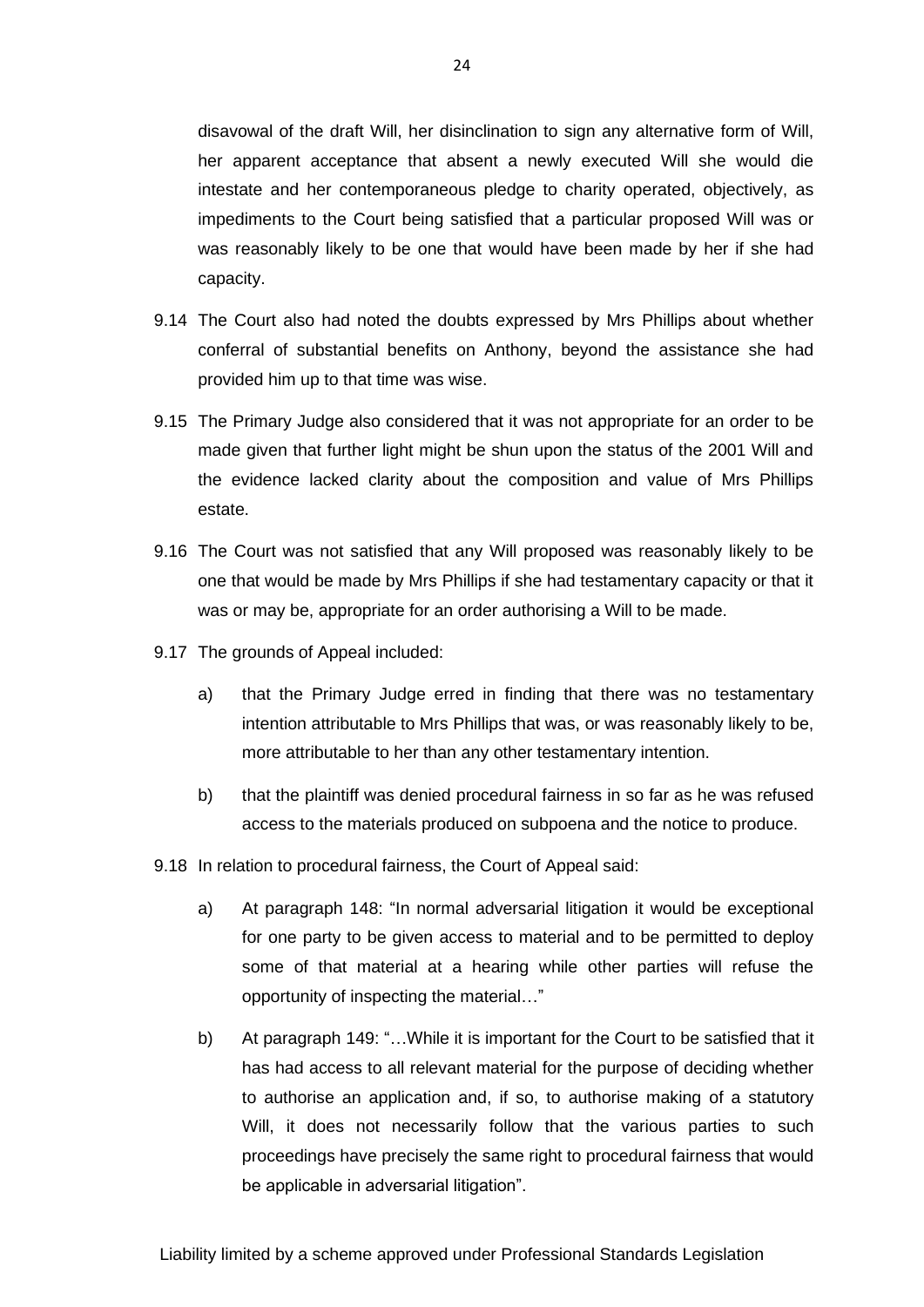- c) At paragraph 150: "…The procedure and rules should serve the relevant purpose and not thwart it. If the application of rules requiring procedural fairness would frustrate the purpose for which the jurisdiction is conferred, the application of those principles must be qualified…"
- d) At paragraph 153: "Under s 21(b) (of the *Succession Act* 2006 (NSW)), the Court may inform itself of any matter in any manner it sees fit and under s 21(c), the Court is not bound by the rules of evidence… However, such powers to dispense with the rules of evidence do not authorise dispensing of the rules of procedural fairness. Although the proceedings may not be ordinary adversarial proceedings, they still have an adversarial impact, in that the Court does not proceed in the inquisitorial manner but relies on the parties to adduce and test relevant evidence".
- e) At paragraph 154: "to deprive the party of the ability to adduce relevant evidence and only deprives the party of the opportunity properly and fairly to be heard, but also potentially deprives the Court of relevant evidence…. There was no absence of legitimate forensic purpose, no claim for privilege was propounded and there was and could have been no objection on the grounds of relevance".
- f) At paragraph 155: "…However, the conclusion that the appellant succeeds on other grounds renders it unnecessary to decide the ground of procedural fairness".
- 9.19 In relation to "reasonable likelihood" the Court of Appeal said:
	- a) At paragraph 157: "…Having had regard to the gifts made by the 2001 Will, the gifts proposed by the draft Will and the gifts foreshadowed in (Mrs Phillips' later discussions with a Mrs Deagan solicitor), the Court concluded that the draft Will reflected, to a very considerable extent Mrs Phillips' wishes as to the disposition of her estate…"
	- b) At paragraph 158: "Section 22(b) draws a distinction between a Will that would have been made by an incapable person, on the one hand, and a Will that is reasonably likely to be a Will that would have been made by incapable person on the other… Clearly enough, one can envisage a situation where a person evidenced a clear intention and desire to make a Will in a finalised form, but, because of intervening events, leading to incapacity, was unable to execute the Will may well lead to a conclusion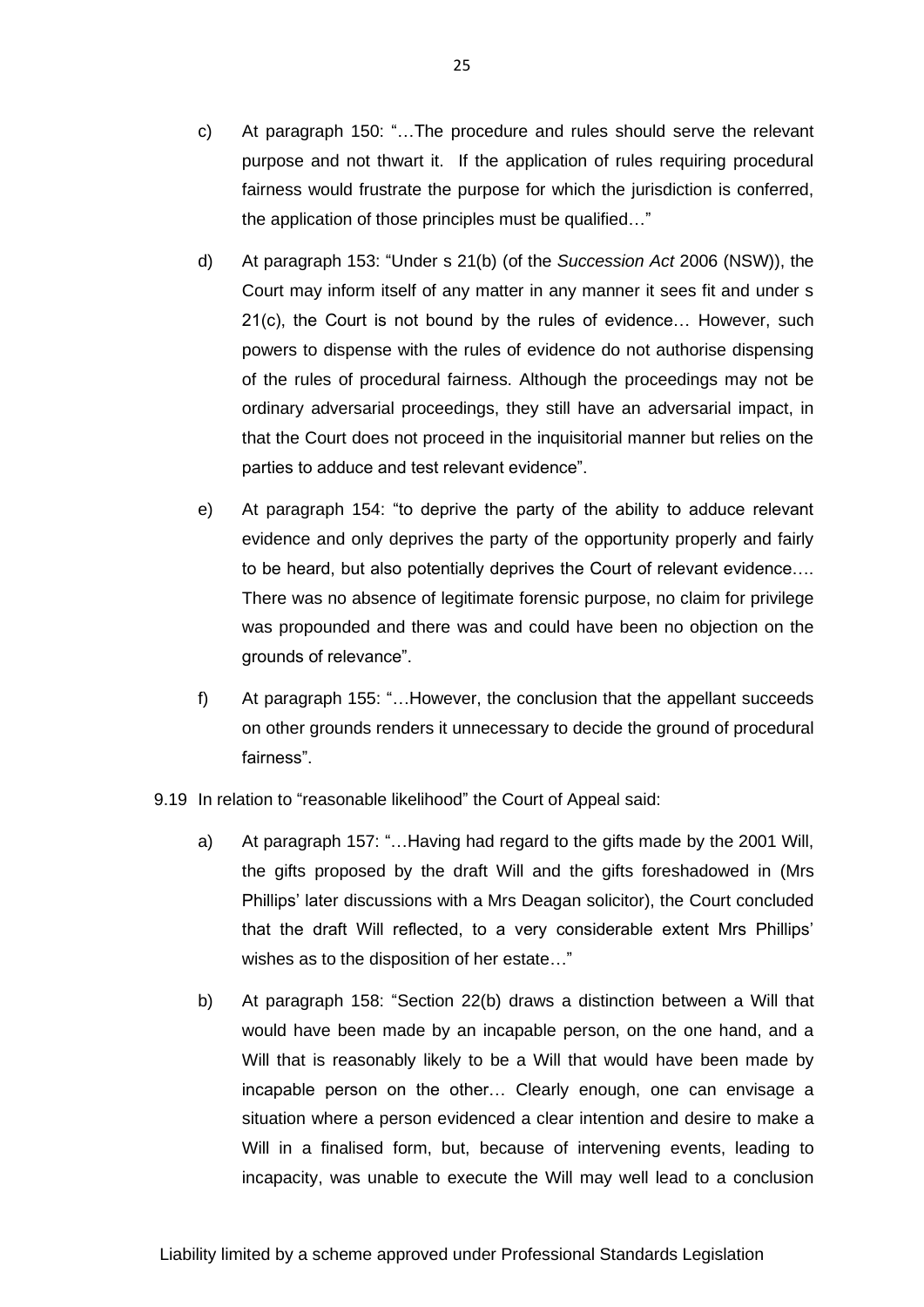that the Will is one that *would* have been made by the incapable person… The introduction of 'reasonably' introduces an element of uncertainty over and above 'likelihood'. Thus, there is a degree of latitude or margin for judgment in considering the intentions of the incapacitated party".

- c) At paragraph 160: "On three occasions, 29 May 2017, 15 August 2017 and 3 April 2018, Mrs Phillips disclaimed the draft Wills. She was told on at least 3 specific occasions, 25 April 2016, May 2017 and 8 October 2017, that if she were to die without making a Will, her estate would pass to her surviving children. Further, Mrs Phillips was uncertain about the appointment of executors and, on 8 October 2017 and in November 2017 she expressed reservations to Ms Deagan about her plans to give the Bunnings property to Anthony".
- d) At paragraph 166: the "disavowal" of the proposed will by Mrs Phillips involved complaints as to the provisions of the draft Will for the creation of the proposed charitable foundation and that her advisors were taking instructions directly from other advisors rather than from her directly.
- e) At paragraph 167: "…The notes made by Ms Deagan at her meeting with Mrs Phillips in October 2017 demonstrate an intention on the party of Mrs Phillips to make gifts very close to, if not identical to, those provided for in the draft Will. The notes are consistent with a Will having an overall structure substantially similar to the draft Will with almost identical legacies and gifts to family and friends. In addition, the residue was to go to a foundation to support causes associated with Jewish Religion and culture as provided for in the draft Will.
- f) At paragraph 170: "the material before the Primary Judge indicates that Mrs Phillips did not deliberately refrain from making any Will and was not content to embrace intestacy…"
- g) Paragraph 174: "It is much more likely that not, that while Mrs Phillips was clearly disenchanted with aspects of the draft Will and her advisors, she did not intend that her very substantial estate would be shared between Robert and Sharrone to the exclusion of the other objects described in the draft Will".
- 9.20 In relation to appropriateness, the parties to the Appeal accepted that the Primary Judge's first reason for lack of satisfaction of appropriateness, namely that time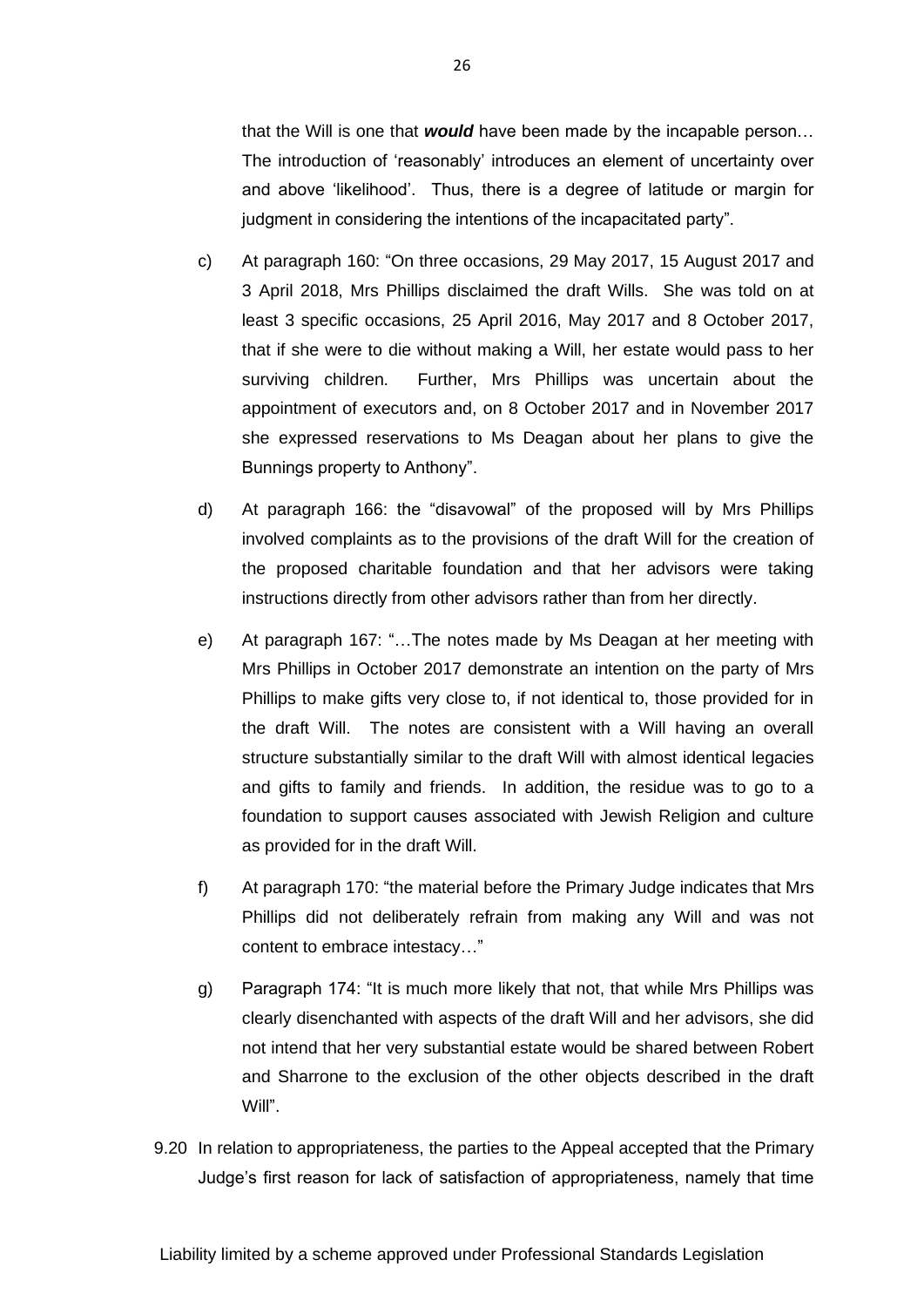might shed further light on the status of the 2001 Will may not be a strong reason for declining an order under s 18.

- 9.21 The Court of Appeal further found at paragraph 177 that the complexity of the estate, was not a reason for concluding that the draft Will is not appropriate.
- 9.22 The Court of Appeal considered the clauses of the proposed draft Will at paragraphs 181 to 190 of the judgment (which was also reflected in earlier, summary reasons (*Small v Phillips* [2019] NSWCA 222)).
- 9.23 The Court made orders setting aside the Primary Judge's order, granting leave for the making of the application and an order authorising the making of the Statutory Will largely in accordance with the draft Will.
- 9.24 The Primary Judge had made orders for costs (*re MP Statutory Will* (No 2) [2019] NSWSC 491) including that the plaintiff pay some part of the costs of some of the defendants. Those costs orders were set aside. The Court of Appeal made orders that the costs of all parties be paid out of the estate of Mrs Phillips, the costs of the Appellant, the Financial Managers and the Tutor on the indemnity basis and the costs of the other parties on the ordinary basis (*Small v Phillips (No 3)* [2020] NSWCA 24).

**Craig Birtles Two Wentworth Chambers Level 2, 180 Phillip Street, Sydney NSW 2000**  P: (02) 8915 2036 | DX 400 Sydney E: [cbirtles@wentworthchambers.com.au](mailto:cbirtles@wentworthchambers.com.au)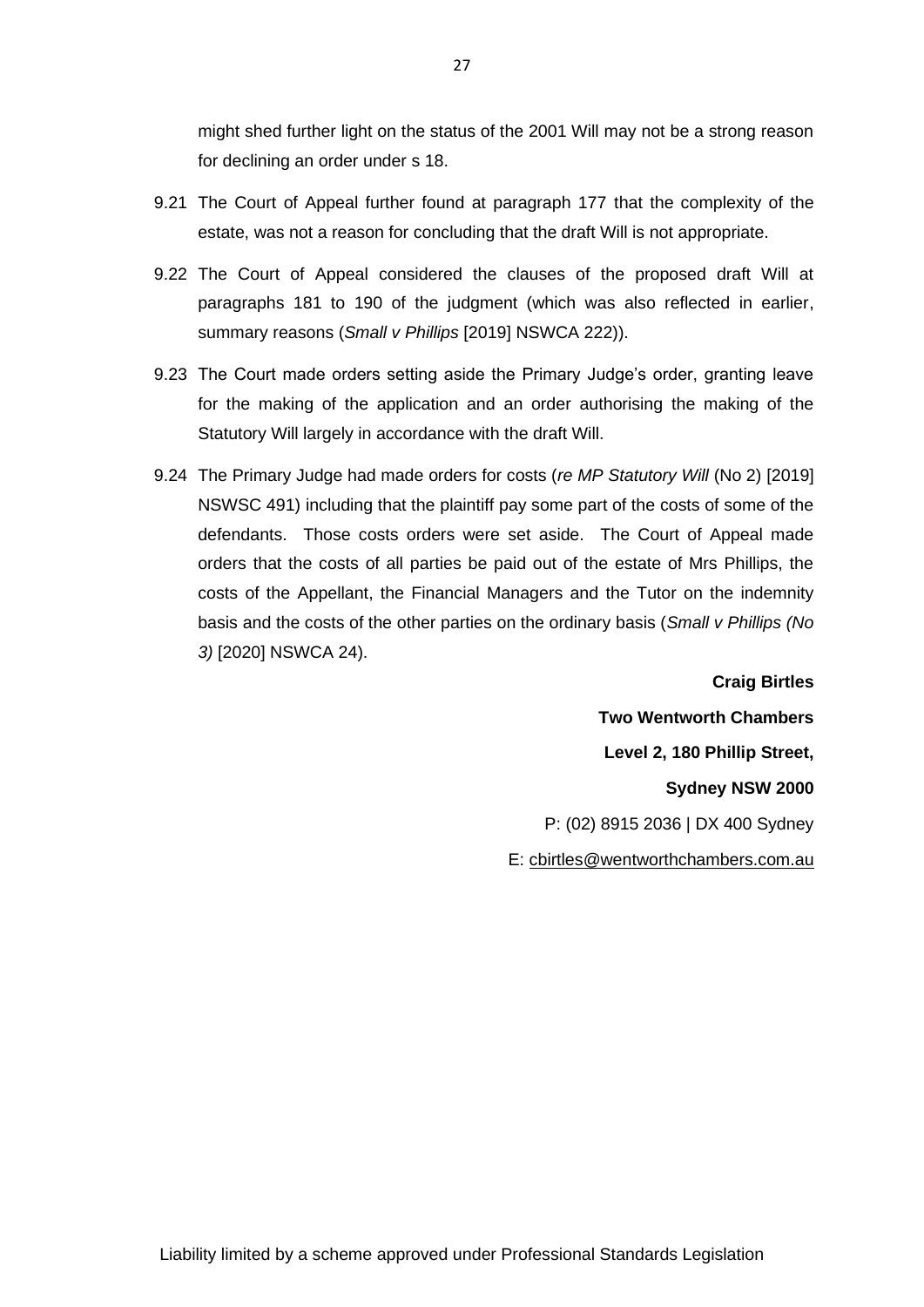## <span id="page-28-0"></span>**10. APPENDIX A – EXTRACTS OF SUCCESSION ACT 2006 (NSW)**

#### **Division 1 Wills by minors**

#### **16 Court may authorise minor to make, alter or revoke a will**

- (1) The Court may make an order authorising a minor:
	- (a) to make or alter a will in the specific terms approved by the Court, or
	- (b) to revoke a will or part of a will.
- (2) An order under this section may be made on the application of a minor or by a person on behalf of the minor.
- (3) The Court may impose such conditions on the authorisation as the Court thinks fit.
- (4) Before making an order under this section, the Court must be satisfied that:
	- (a) the minor understands the nature and effect of the proposed will or alteration or revocation of the will or part of the will and the extent of the properly disposed of by it, and
	- (b) the proposed will or alteration or revocation of the will or part of the will accurately reflects the intentions of the minor, and
	- (c) it is reasonable in all the circumstances that the order should be made.
- (5) A will is not validly made, altered or revoked, in whole or in part, as authorised by an order under this section unless:
	- (a) in the case of the making or alteration of a will (in whole or in part)-the will or alteration is executed in accordance with the requirements of Part 2.1, and
	- (b) in the case of a revocation of a will (in whole or in part):
		- $(i)$  if made by a will-the will is executed in accordance with the requirements of Part 2.1, and
		- (ii) if made by other means-is made in accordance with the requirements of the order, and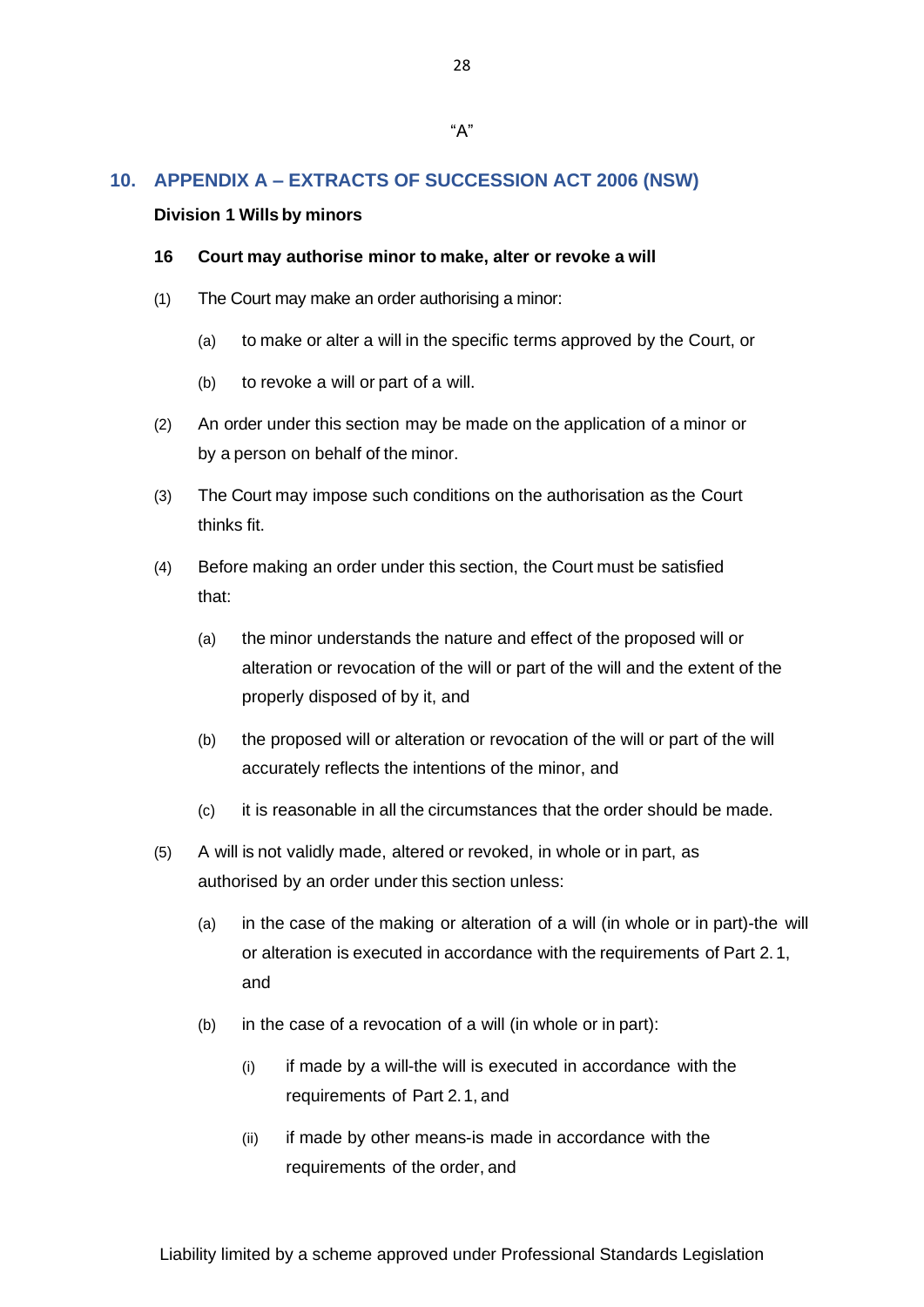- (c) in addition to the requirements of Part 2. 1, one of the witnesses to the making or alteration of the will under this section is the Registrar, and
- (d) the conditions of the authorisation (if any) are complied with.
- (6) A will that is authorised to be made, altered or revoked in part by an order under this section must be deposited with the Registrar under Part 2.5.
- (7) A failure to comply with subsection (6) does not affect the validity of the will.

**Division 2 Court authorised wills for persons who do not have testamentary capacity**

- **18 Court may authorise a will to be made, altered or revoked for a person without testamentary capacity**
- (1) The Court may, on application by any person, make an order authorising:
	- (a) a will to be made or altered, in specific terms approved by the Court, on behalf of a person who lacks testamentary capacity, or
	- (b) a will or part of a will to be revoked on behalf of a person who lacks testamentary capacity.
- (2) An order under this section may authorise:
	- (a) the making or alteration of a will that deals with the whole or part of the property of the person who lacks testamentary capacity, or
	- (b) the alteration of part only of the will of the person.
- (3) The Court is not to make an order under this section unless the person in respect of whom the application is made is alive when the order is made.
- (4) The Court may make an order under this section on behalf of a person who is a minor and who lacks testamentary capacity.
- (5) In making an order, the Court may give any necessary related orders or directions.

**Note**. The power of the Court to make orders includes a power to make orders on such terms and conditions as the Court thinks fit-see section 86 of the Civil Procedure Act 2005. The Court also has extensive powers to make directions under sections 61 and 62 of that Act.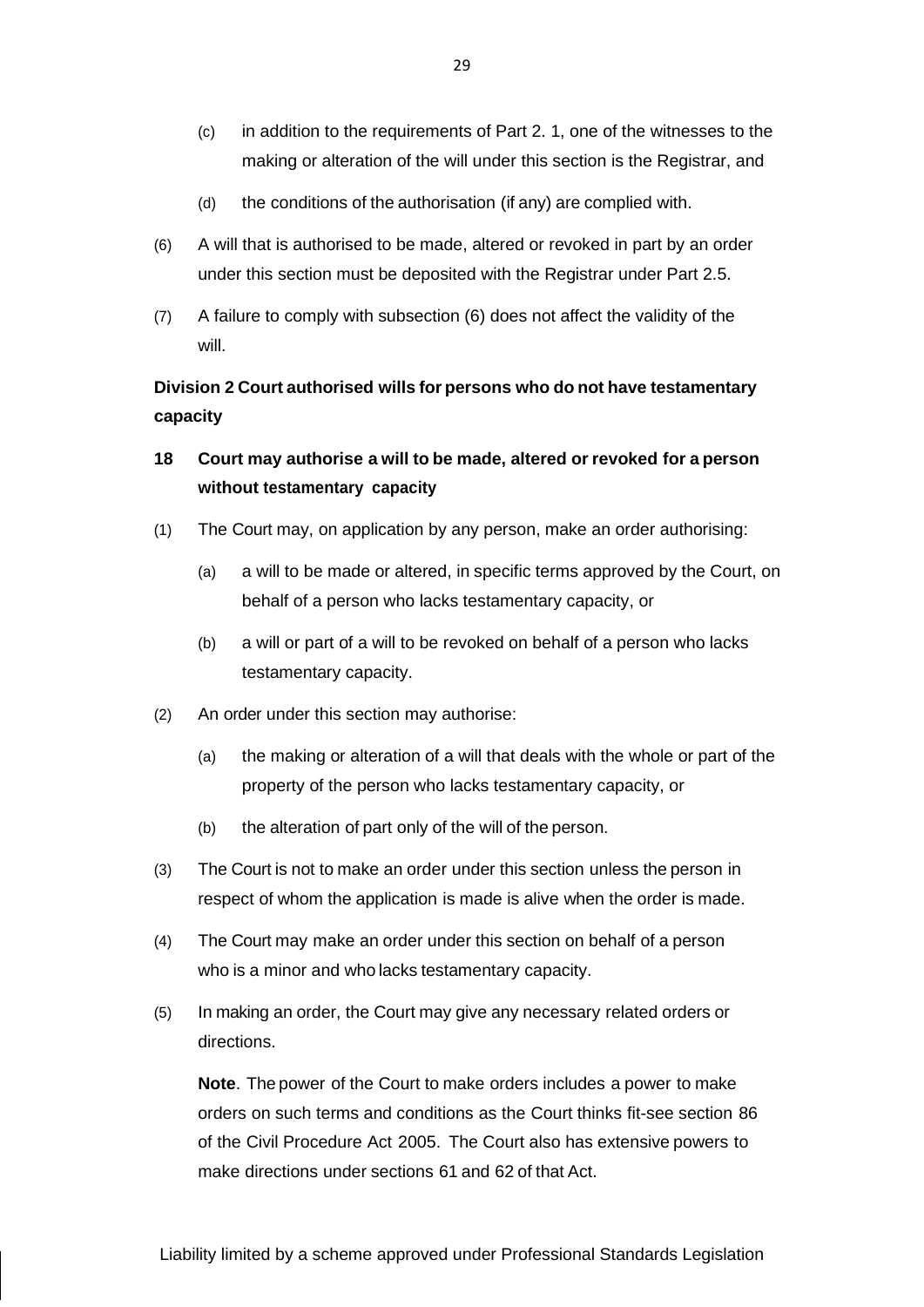- (6) A will that is authorised to be made or altered by an order under this section must be deposited with the Registrar under Part 2.5.
- (7) A failure to comply with subsection (6) does not affect the validity of the will.

### **19 Information required in support of application for leave**

- (1) A person must obtain the leave of the Court to make an application to the Court for an order under section 18.
- (2) In applying for leave, the person must (unless the Court otherwise directs) give the Court the following information:
	- (a) a written statement of the general nature of the application and the reasons for making it,
	- (b) satisfactory evidence of the lack of testamentary capacity of the person in relation to whom an order under section 18 is sought,
	- (c) a reasonable estimate, formed from the evidence available to the applicant, of the size and character of the estate of the person in relation to whom an order under section 18 is sought,
	- (d) a draft of the proposed will, alteration or revocation for which the applicant is seeking the Court's approval,
	- (e) any evidence available to the applicant of the person's wishes,
	- (f) any evidence available to the applicant of the likelihood of the person acquiring or regaining testamentary capacity,
	- (g) any evidence available to the applicant of the terms of any will previously made by the person,
	- (h) any evidence available to the applicant, or that can be discovered with reasonable diligence, of any persons who might be entitled to claim on the intestacy of the person,
	- (i) any evidence available to the applicant of the likelihood of an application being made under Chapter 3 of this Act in respect of the property of the person,
	- (j) any evidence available to the applicant, or that can be discovered with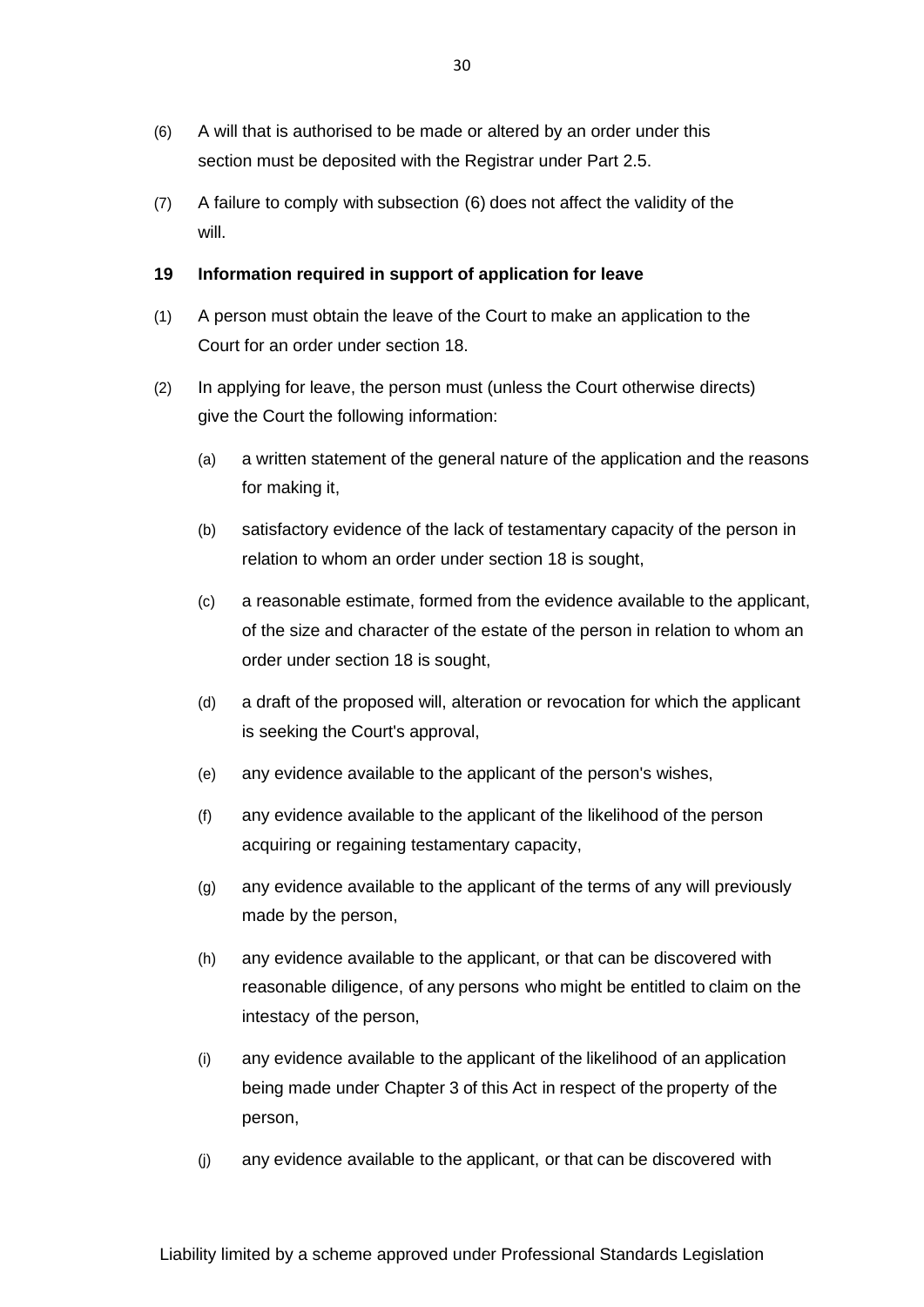reasonable diligence, of the circumstances of any person for whom provision might reasonably be expected to be made by will by the person,

- (k) any evidence available to the applicant of a gift for a charitable or other purpose that the person might reasonably be expected to make by will,
- (l) any other facts of which the applicant is aware that are relevant to the application.

## **22 Court must be satisfied about certain matters**

The Court must refuse leave to make an application for an order under section 18 unless the Court is satisfied that:

- (a) there is reason to believe that the person in relation to whom the order is sought is, or is reasonably likely to be, incapable of making a will, and
- (b) the proposed will, alteration or revocation is, or is reasonably likely to be, one that would have been made by the person if he or she had testamentary capacity, and
- (c) it is or may be appropriate for the order to be made, and
- (d) the applicant for leave is an appropriate person to make the application, and
- (e) adequate steps have been taken to allow representation, as the Court considers appropriate, of persons with a legitimate interest in the application, including persons who have reason to expect a gift or benefit from the estate of the person in relation to whom the order is sought.

## **23 Execution of will made under order**

- (1) A will that is made or altered by an order under section 18 is properly executed if
	- (a) it is in writing, and
	- (b) it is signed by the Registrar and sealed with the seal of the Court
- (2) A will may be signed by the Registrar for the purposes of subsection (1) (b) even after the death of the person in relation to whom the order was made.

## **25 Separate representation of person lacking testamentary capacity**

If it appears to the Court that the person who lacks testamentary capacity should be separately represented in proceedings under this Division, the Court may order that the person be separately represented, and may also make such orders as it